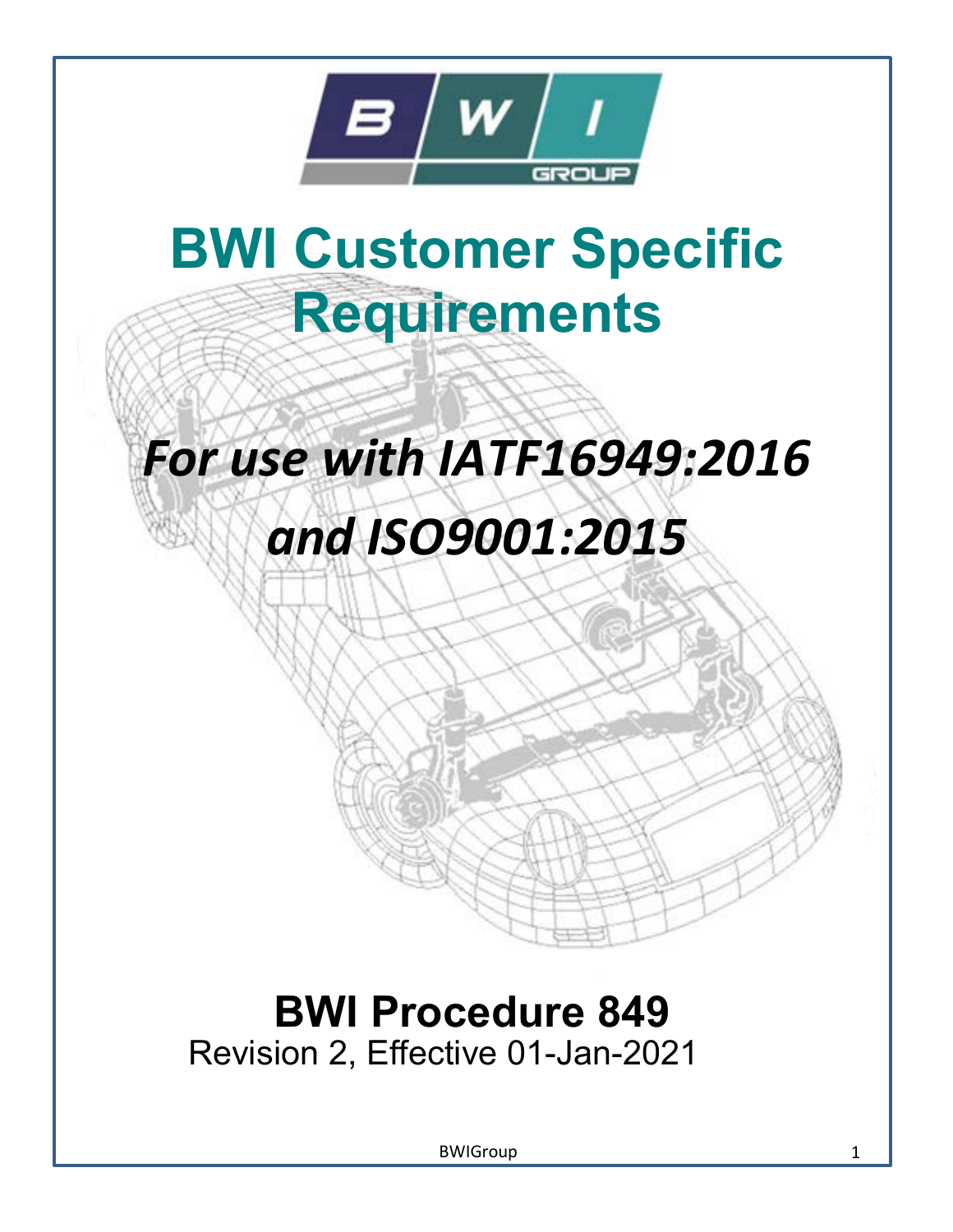### SUMMARY OF IATF16949 SECTIONS ADDITIONAL BWI CUSTOMER-SPECIFIC CONTENT SPECIFIED WITH \*

| 1              |                                                                    | 8  |
|----------------|--------------------------------------------------------------------|----|
|                |                                                                    | 8  |
| $\overline{2}$ |                                                                    | 10 |
| 3              |                                                                    | 10 |
|                | 3.1 Terms and definitions for the automotive industry*             | 10 |
| 4              |                                                                    | 11 |
|                |                                                                    | 11 |
|                | 4.2 Understanding the needs and expectations of interested parties | 11 |
|                | 4.3 Determining the scope of the quality management system         | 11 |
|                | 4.3.1. Determining the scope of the quality management system -    | 11 |
|                |                                                                    | 11 |
|                | 11                                                                 |    |
|                |                                                                    | 11 |
|                |                                                                    | 11 |
|                |                                                                    | 11 |
|                |                                                                    | 11 |
| 5              |                                                                    | 11 |
|                |                                                                    | 11 |
|                |                                                                    | 11 |
|                |                                                                    | 12 |
|                |                                                                    | 12 |
|                |                                                                    | 12 |
|                |                                                                    | 12 |
|                |                                                                    | 12 |
|                |                                                                    | 12 |
|                |                                                                    | 12 |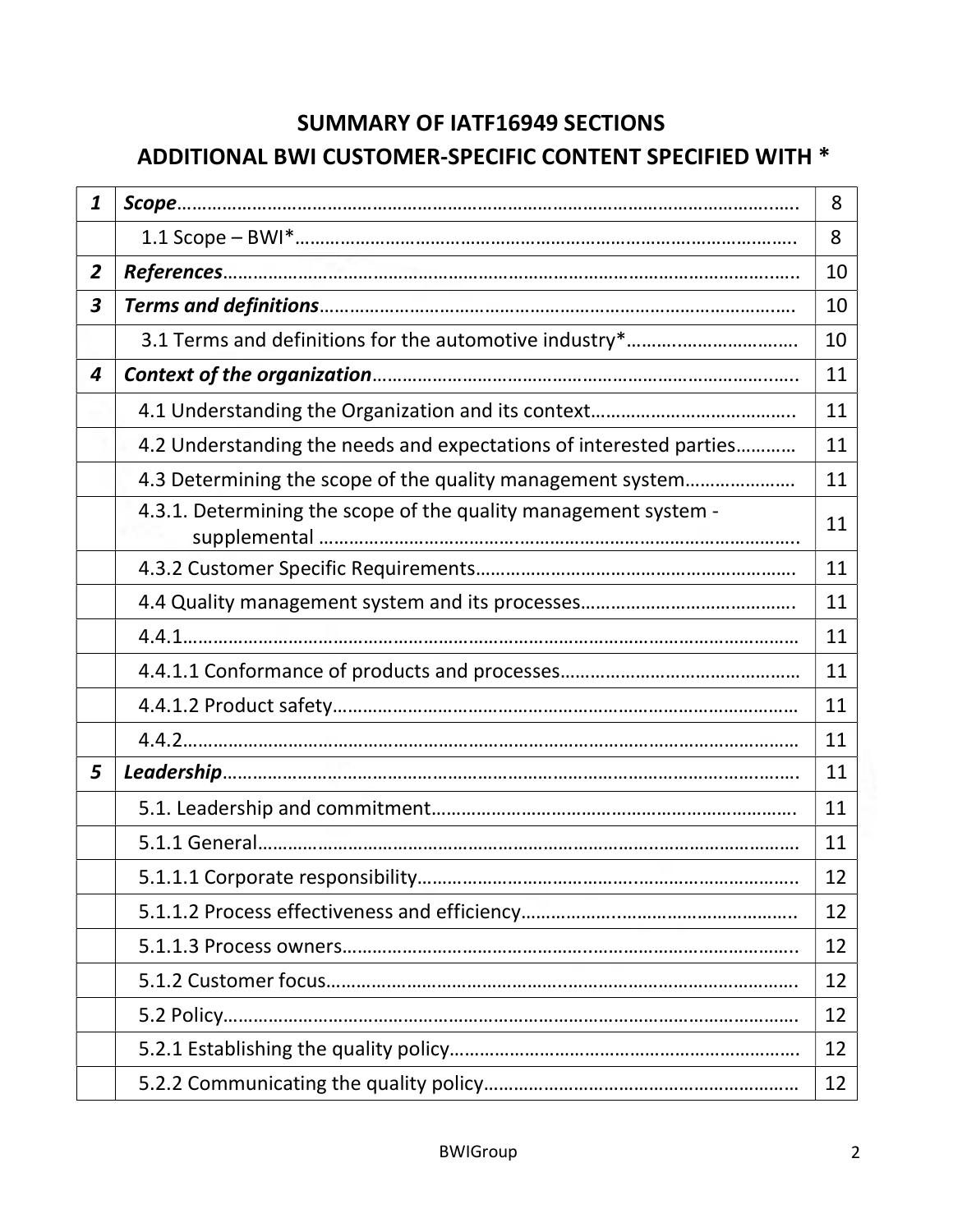|   |                                                                              | 12 |
|---|------------------------------------------------------------------------------|----|
|   | 5.3.1 Organizational roles, responsibilities, and authorities - supplemental | 12 |
|   | 5.3.2 Responsibility and authority for product requirements and corrective   | 12 |
| 6 |                                                                              | 12 |
|   |                                                                              | 12 |
|   |                                                                              | 12 |
|   |                                                                              | 12 |
|   |                                                                              | 13 |
|   |                                                                              | 13 |
|   |                                                                              | 13 |
|   |                                                                              | 13 |
|   | 6.2.2.1 Quality objectives and planning to achieve them - supplemental       | 13 |
|   |                                                                              | 13 |
| 7 |                                                                              | 13 |
|   |                                                                              | 13 |
|   |                                                                              | 13 |
|   |                                                                              | 13 |
|   |                                                                              | 13 |
|   |                                                                              | 13 |
|   |                                                                              | 13 |
|   | 7.1.4.1 Environment for the operation of processes - supplemental            | 13 |
|   |                                                                              | 14 |
|   |                                                                              | 14 |
|   |                                                                              | 14 |
|   |                                                                              | 14 |
|   |                                                                              | 14 |
|   |                                                                              | 14 |
|   |                                                                              | 14 |
|   |                                                                              | 14 |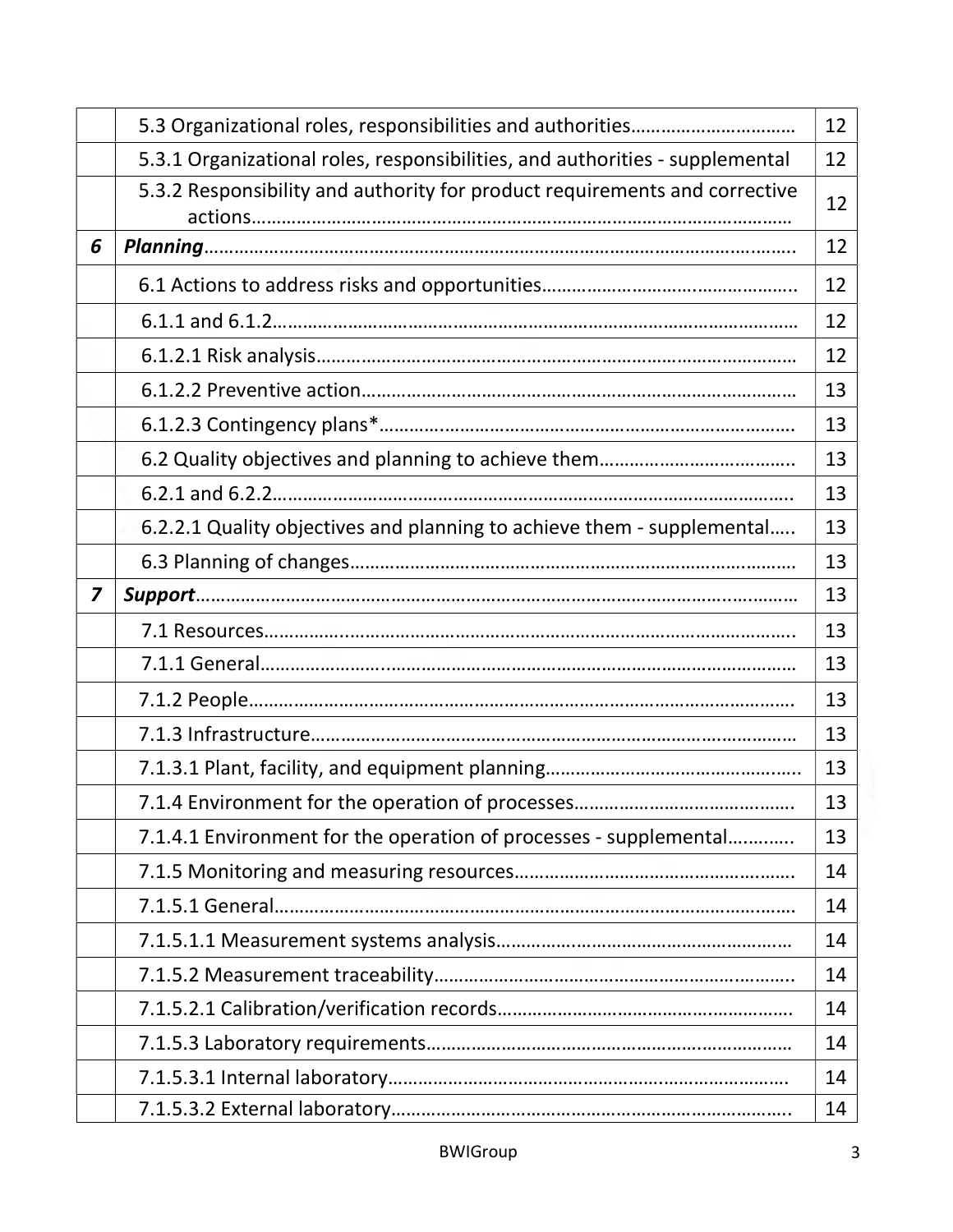|   |                                                                  | 14 |
|---|------------------------------------------------------------------|----|
|   |                                                                  | 14 |
|   |                                                                  | 14 |
|   |                                                                  | 14 |
|   |                                                                  | 14 |
|   |                                                                  | 14 |
|   |                                                                  | 15 |
|   |                                                                  | 15 |
|   |                                                                  | 15 |
|   |                                                                  | 15 |
|   |                                                                  | 15 |
|   |                                                                  | 15 |
|   |                                                                  | 15 |
|   |                                                                  | 15 |
|   |                                                                  | 15 |
|   |                                                                  | 15 |
|   |                                                                  | 15 |
|   |                                                                  | 15 |
| 8 |                                                                  | 16 |
|   |                                                                  | 16 |
|   |                                                                  | 16 |
|   |                                                                  | 16 |
|   |                                                                  | 16 |
|   |                                                                  | 16 |
|   |                                                                  | 16 |
|   | 8.2.2 Determining the requirements for products and services     | 17 |
|   | 8.2.2.1 Determining the requirements for products and services - | 17 |
|   | 8.2.3 Review of the requirements for products and services       | 17 |
|   |                                                                  | 17 |
|   | 8.2.3.1.1 Review of the requirements for products and services - | 17 |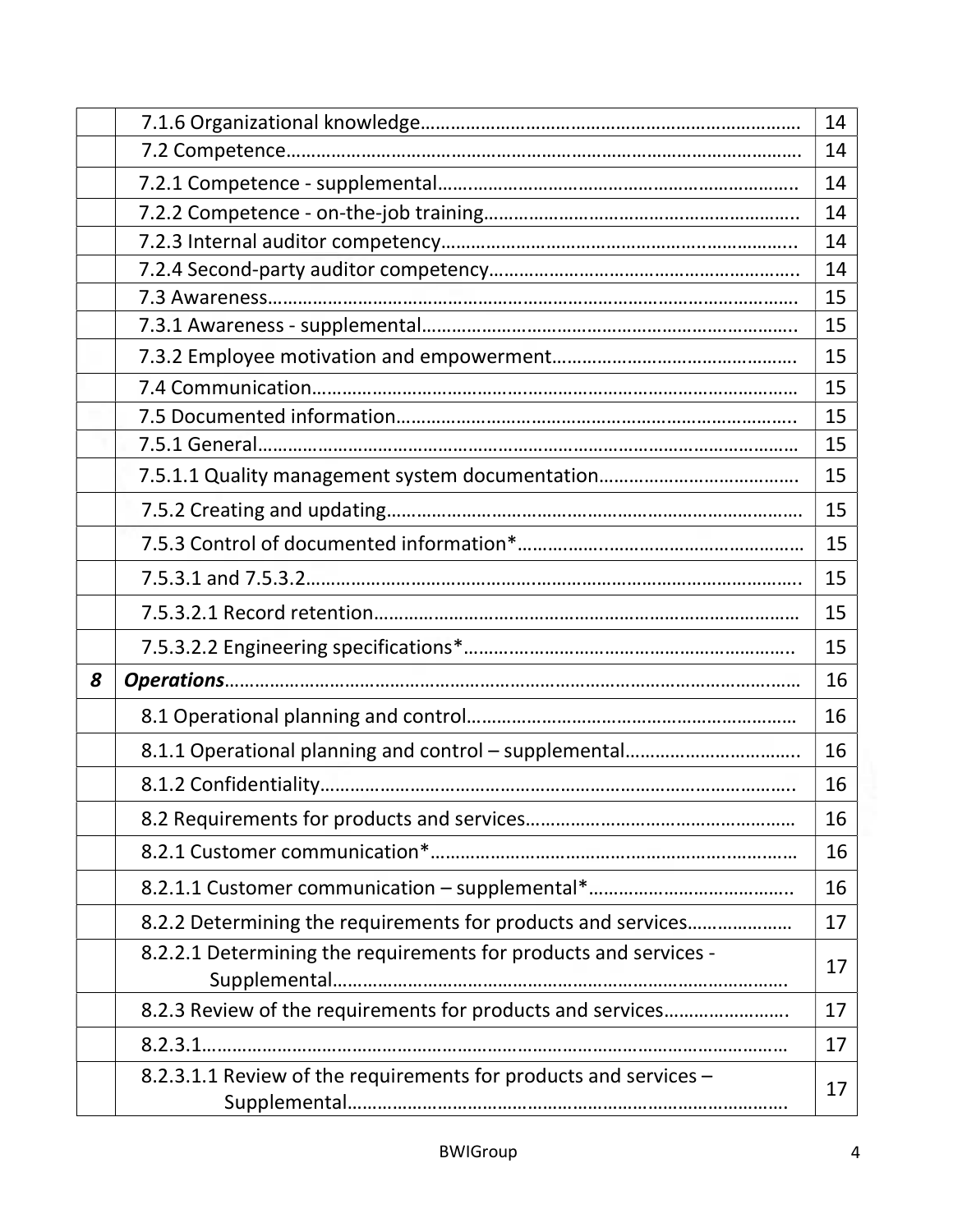|                                                                         | 17 |
|-------------------------------------------------------------------------|----|
|                                                                         | 17 |
|                                                                         | 17 |
| 8.2.4 Changes to requirements for products and services                 | 17 |
|                                                                         | 17 |
|                                                                         | 17 |
| 8.3.1.1 Design and development of products and services - supplemental. | 18 |
|                                                                         | 18 |
| 8.3.2.1 Design and development planning - supplemental                  | 18 |
|                                                                         | 18 |
| 8.3.2.3 Development of products with embedded software                  | 18 |
|                                                                         | 18 |
|                                                                         | 18 |
|                                                                         | 18 |
|                                                                         | 18 |
|                                                                         | 19 |
| 8.3.4.1 Monitoring                                                      | 19 |
|                                                                         | 19 |
|                                                                         | 19 |
|                                                                         | 19 |
|                                                                         | 20 |
| 8.3.5.1 Design and development outputs - supplemental                   | 20 |
|                                                                         | 20 |
|                                                                         | 20 |
| 8.3.6.1 Design and development changes supplemental*                    | 20 |
| 8.4 Control of externally provided processes, products and services     | 20 |
|                                                                         | 21 |
|                                                                         | 21 |
|                                                                         | 21 |
| 8.4.1.3 Customer-directed sources (also known as "Directed Buy")        | 21 |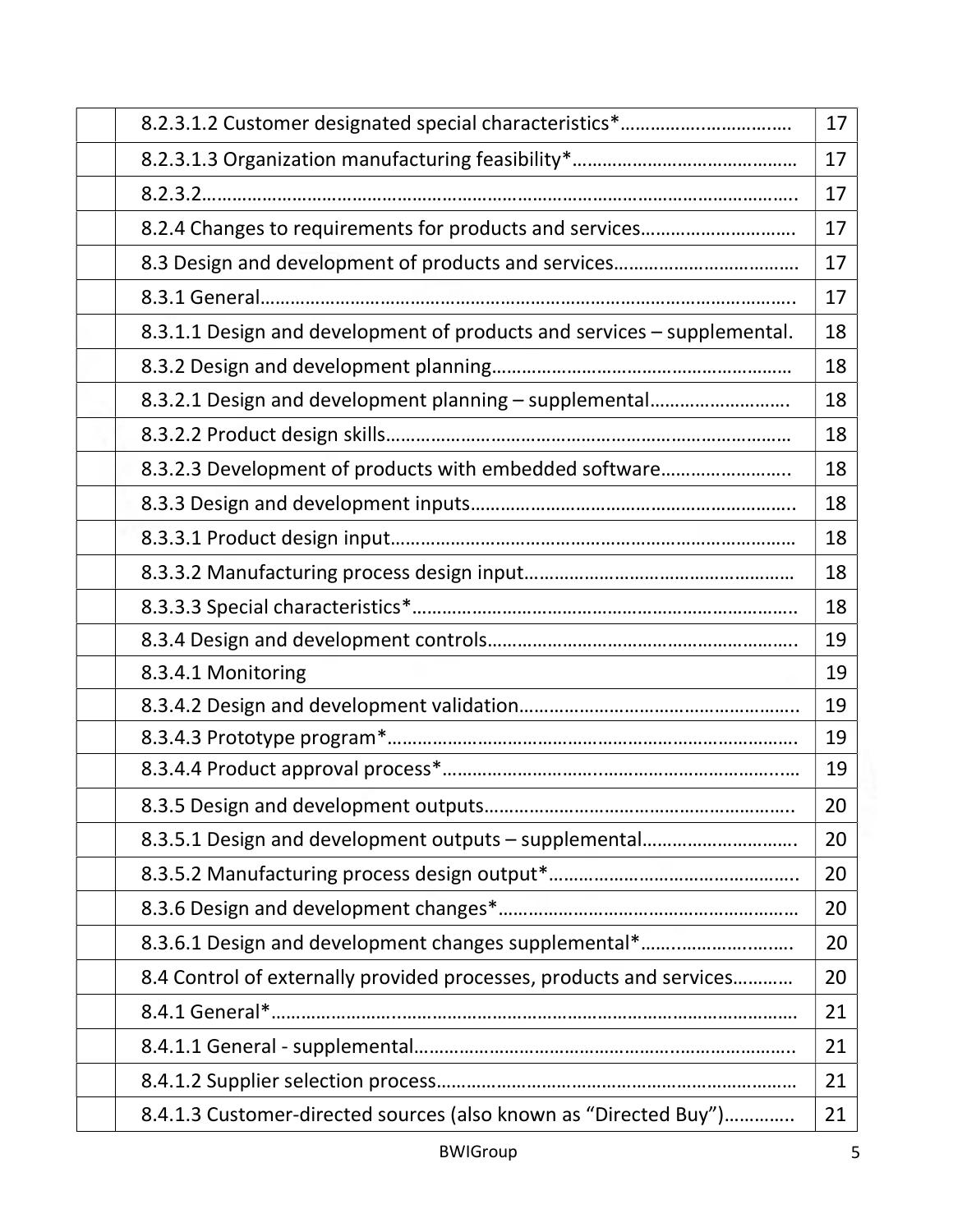|                                                                         | 21 |
|-------------------------------------------------------------------------|----|
|                                                                         | 21 |
| 8.4.2.3 Supplier quality management system development*                 | 22 |
| 8.4.2.3.1 Automotive product-related software or automotive products    | 22 |
|                                                                         | 22 |
|                                                                         | 22 |
|                                                                         | 22 |
|                                                                         | 23 |
|                                                                         | 23 |
|                                                                         | 23 |
|                                                                         | 23 |
|                                                                         | 23 |
| 8.5.1.2 Standardized work - operator instructions and visual standards* | 23 |
|                                                                         | 23 |
|                                                                         | 23 |
|                                                                         | 24 |
| 8.5.1.6 Management of production tooling and manufacturing, test,       | 24 |
|                                                                         | 24 |
|                                                                         | 25 |
|                                                                         | 25 |
| 8.5.3 Property belonging to customers or external providers*            | 25 |
|                                                                         | 25 |
|                                                                         | 26 |
|                                                                         | 26 |
|                                                                         | 26 |
|                                                                         | 26 |
|                                                                         | 26 |
|                                                                         | 26 |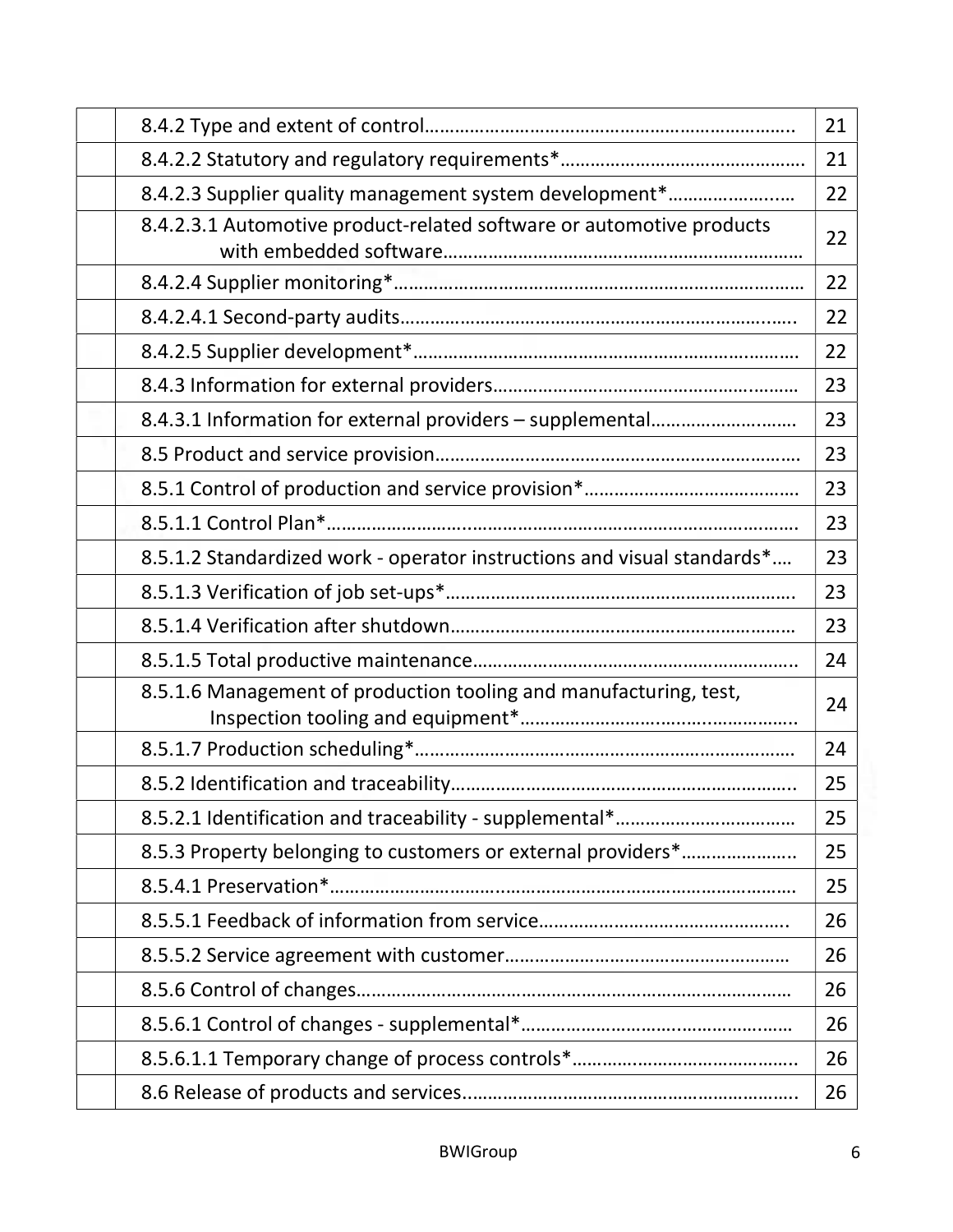|   |                                                                        | 26 |
|---|------------------------------------------------------------------------|----|
|   |                                                                        | 26 |
|   |                                                                        | 26 |
|   | 8.6.4 Verification and acceptance of conformity of externally provided | 27 |
|   |                                                                        | 27 |
|   |                                                                        | 27 |
|   |                                                                        | 27 |
|   |                                                                        | 27 |
|   |                                                                        | 27 |
|   | 8.7.1.2 Control of nonconforming product – customer specified process  | 27 |
|   |                                                                        | 27 |
|   |                                                                        | 27 |
|   |                                                                        | 27 |
|   |                                                                        | 27 |
|   |                                                                        | 27 |
|   |                                                                        | 27 |
| 9 |                                                                        | 28 |
|   |                                                                        | 28 |
|   | 9.1.1.1 Monitoring and measuring of manufacturing processes*           | 28 |
|   |                                                                        | 27 |
|   |                                                                        | 28 |
|   |                                                                        | 28 |
|   |                                                                        | 28 |
|   |                                                                        | 30 |
|   |                                                                        | 30 |
|   |                                                                        | 30 |
|   |                                                                        | 30 |
|   |                                                                        | 30 |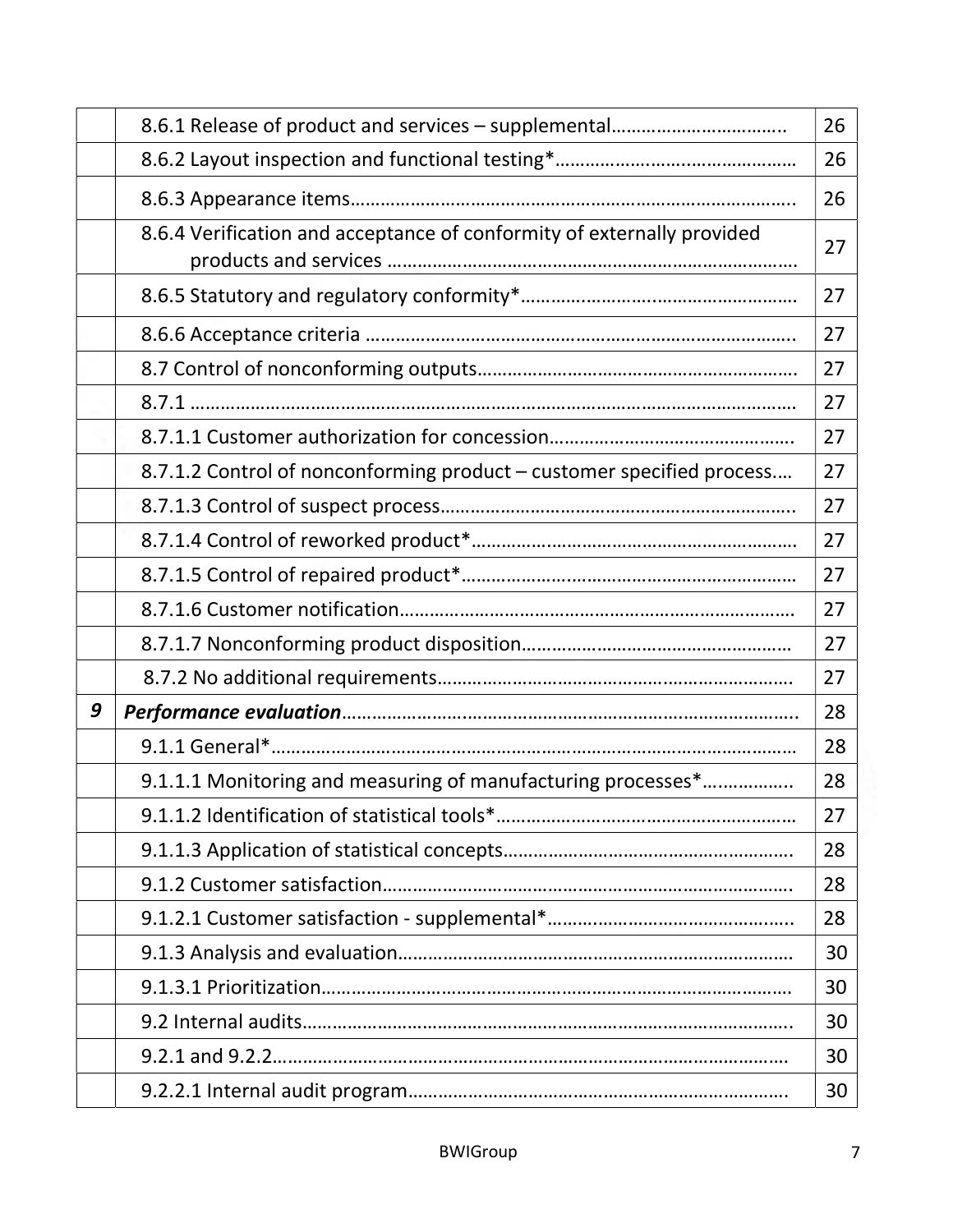|    |                                                                                                                                                                                                                                                                                                                                                                                                                                        | 30 |
|----|----------------------------------------------------------------------------------------------------------------------------------------------------------------------------------------------------------------------------------------------------------------------------------------------------------------------------------------------------------------------------------------------------------------------------------------|----|
|    |                                                                                                                                                                                                                                                                                                                                                                                                                                        | 30 |
|    |                                                                                                                                                                                                                                                                                                                                                                                                                                        | 31 |
|    |                                                                                                                                                                                                                                                                                                                                                                                                                                        | 31 |
|    |                                                                                                                                                                                                                                                                                                                                                                                                                                        | 31 |
|    |                                                                                                                                                                                                                                                                                                                                                                                                                                        | 31 |
|    | 9.3.2 Management review inputs                                                                                                                                                                                                                                                                                                                                                                                                         | 31 |
|    |                                                                                                                                                                                                                                                                                                                                                                                                                                        | 31 |
|    |                                                                                                                                                                                                                                                                                                                                                                                                                                        | 31 |
|    |                                                                                                                                                                                                                                                                                                                                                                                                                                        | 31 |
|    |                                                                                                                                                                                                                                                                                                                                                                                                                                        |    |
| 10 |                                                                                                                                                                                                                                                                                                                                                                                                                                        | 31 |
|    | $\label{eq:3} \textit{Improvements}. \textit{1} \textit{mprovements}. \textit{2} \textit{1} \textit{2} \textit{3} \textit{4} \textit{4} \textit{5} \textit{5} \textit{6} \textit{6} \textit{7} \textit{7} \textit{8} \textit{8} \textit{9} \textit{1} \textit{1} \textit{1} \textit{1} \textit{1} \textit{1} \textit{1} \textit{1} \textit{1} \textit{1} \textit{1} \textit{1} \textit{1} \textit{1} \textit{1} \textit{1} \textit{1}$ | 31 |
|    |                                                                                                                                                                                                                                                                                                                                                                                                                                        | 31 |
|    |                                                                                                                                                                                                                                                                                                                                                                                                                                        | 32 |
|    |                                                                                                                                                                                                                                                                                                                                                                                                                                        | 32 |
|    |                                                                                                                                                                                                                                                                                                                                                                                                                                        | 32 |
|    |                                                                                                                                                                                                                                                                                                                                                                                                                                        | 32 |
|    |                                                                                                                                                                                                                                                                                                                                                                                                                                        | 32 |
|    |                                                                                                                                                                                                                                                                                                                                                                                                                                        | 32 |

\* Denotes additional BWI customer-specific content

1 Scope

#### 1.1 Scope General

IATF16949:2016, First Edition, Oct 1, 2016, "Automotive Quality Management System Standard," ISO9001:2015, Fifth Edition, 2015-09-15, "Quality Management Systems – Requirements", and this document defines BWI fundamental quality system requirements for organizations where automotive customer-specified parts, for production and/or service are manufactured. Third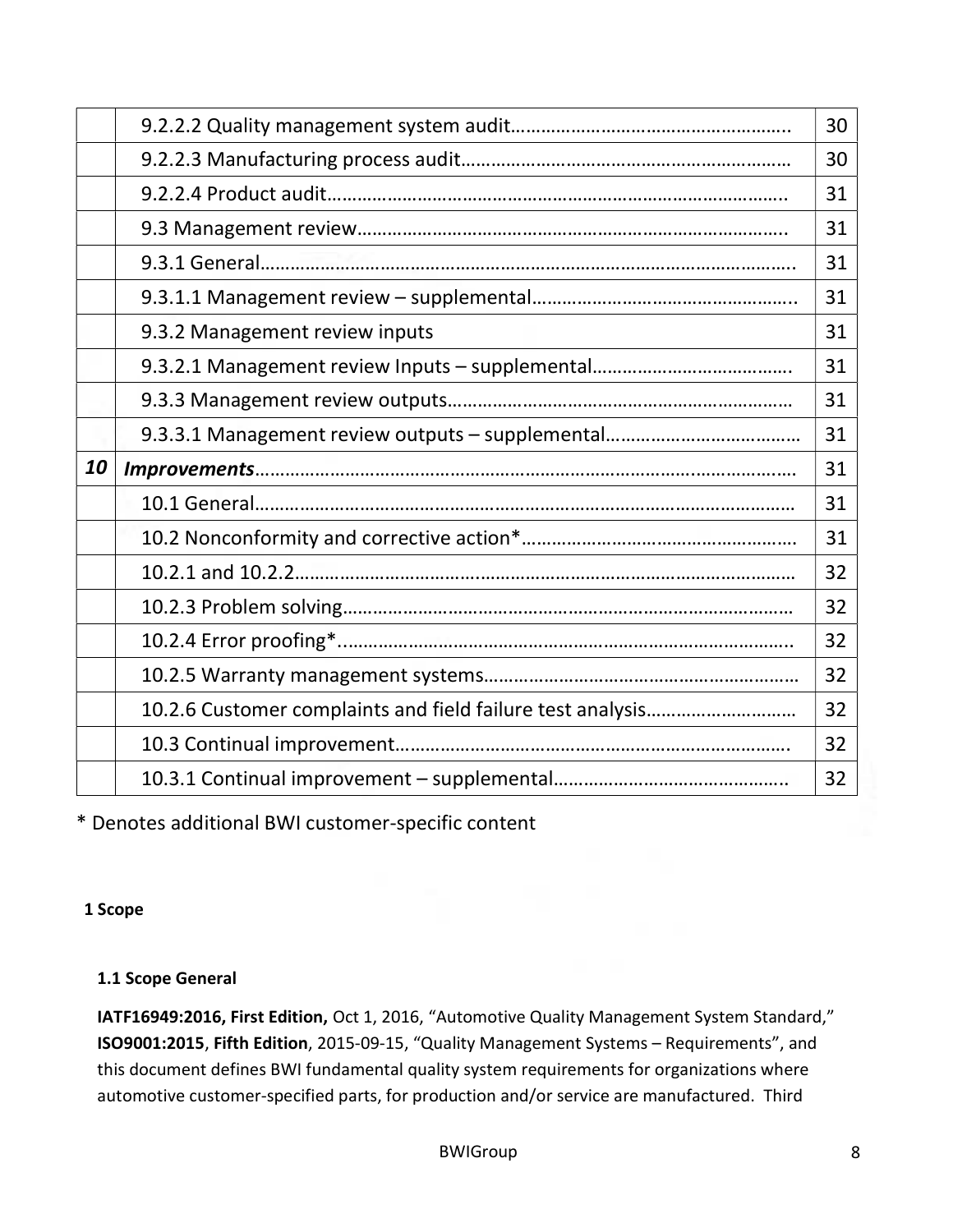party certification to IATF16949 must be conducted in compliance with the IATF recognized automotive certification scheme by a certification body currently contracted and recognized by an IATF Oversight office.

All IATF16949:2016 requirements including the requirements of this document shall be addressed in the organization's quality management system.

The English language version of IATF16949:2016 or related reference documents shall be the official version for purposes of third party registration.

Sanctioned translations shall:

- Be for reference only
- Reference the English language as the official version

Any other language translations are not authorized.

This document contains BWI companion requirements to IATF 16949:2016. Each requirement within IATF 16949:2016 that has a more specific BWI requirement is listed below the IATF 16949:2016 requirement. All BWI direct material suppliers, regardless of whether or not they are certified to IATF 16949:2016 are required to comply with the requirements of IATF 16949:2016 and the BWI Customer Specific Requirements stated in this document.

Exceptions to any part of these requirements must be approved in writing by the appropriate BWIGroup functional area contact.

#### This document applies only to external automotive direct suppliers to BWIGroup

All BWI automotive direct material suppliers, regardless of whether or not they are certified to IATF 16949:2016 are required to comply with the requirements of IATF 16949:2016 and the BWI Customer Specific Requirements stated in this document.

Indirect and services providers are not included in this requirement, e.g. logistics, sequencers, parts packagers, tooling & equipment, BWIGroup aftermarket suppliers.

The US English language version of this document shall be the official version for purposes of third party registration. Any translations of this document will be for reference only.

All requirements listed in this document apply unless otherwise authorized in writing by BWI

NOTE 1: Suppliers of non-automotive product should contact their BWI buyer for specific requirements.

NOTE 2: Third party certification does not relieve the supplier of full responsibility for the quality and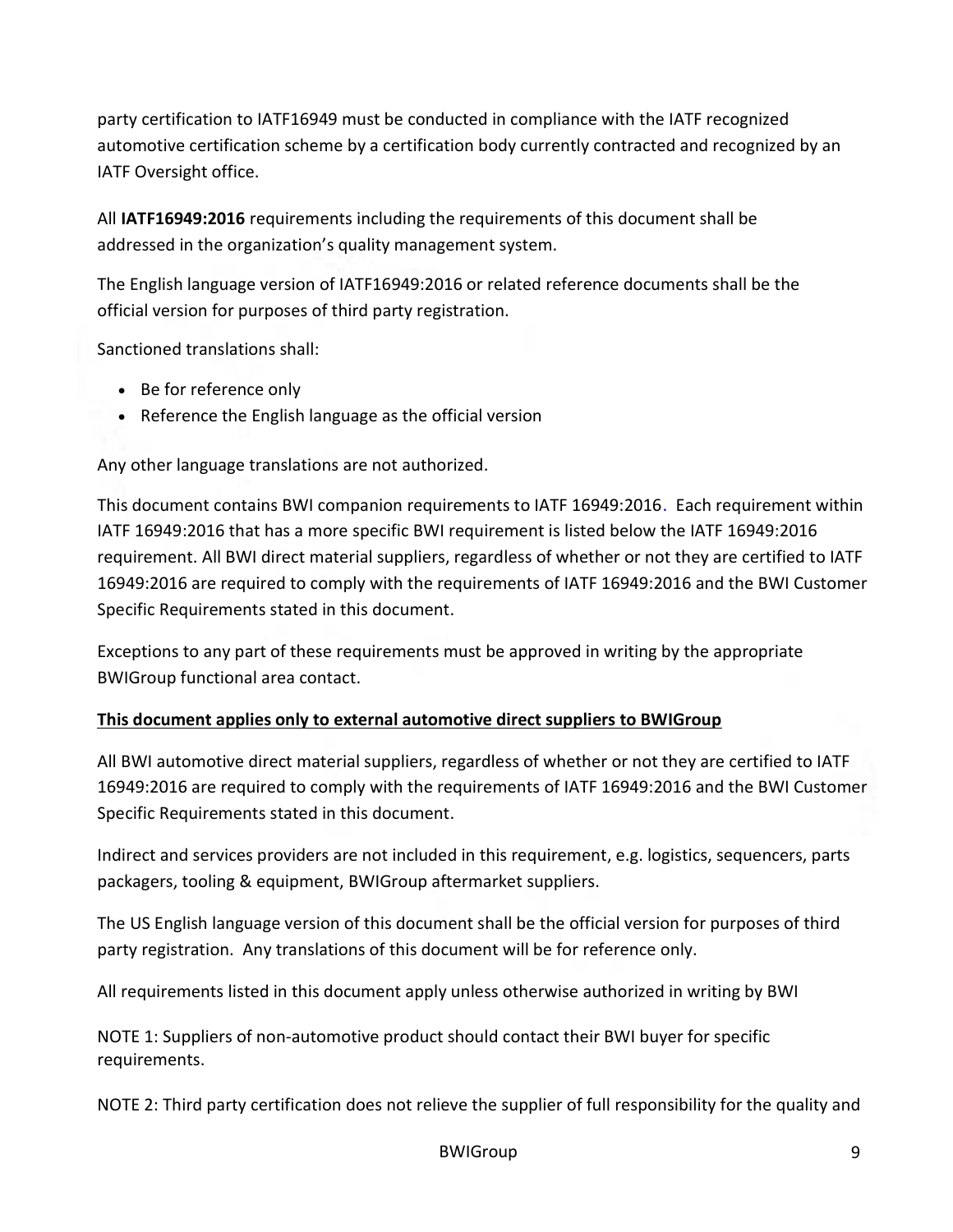delivery of the product supplied.

An electronic copy of this document is available from http://www.BWIGroup.com/suppliers/.

#### 2 Normative references

#### 2.1 Normative and informative references

No additional requirements.

#### 3 Terms and definitions

#### 3.1 Terms and definitions for the automotive industry

#### Aftermarket Parts

Aftermarket parts are replacement parts not procured or released by OEM for service part applications which may or may not be produced to original equipment specifications.

#### Accessory Parts

Parts manufactured to GM standards, that are procured or released by GM, and are mechanically attached or electronically connected to the vehicle before or after final delivery to the customer.

#### Customer

References to "customer" in IATF16949:2016 and this document shall be interpreted as BWI for suppliers pursuing third party registration to IATF16949:2016 to satisfy BWI sourcing requirements third party quality system assessment registration.

#### **Organization**

Organizations are defined as providers to BWI of: a) production materials, b) production or service parts, or c) heat treating, plating, painting or other finishing services, providing directly to BWI.

NOTE: See IATF16949:2016, Section 3, Terms and definitions.

#### Service parts

Replacement parts manufactured to OEM specifications, which are procured or released by the OEM for service part application.

#### Suppliers

Suppliers are defined as organizations that are providers of production materials, or

BWIGroup 10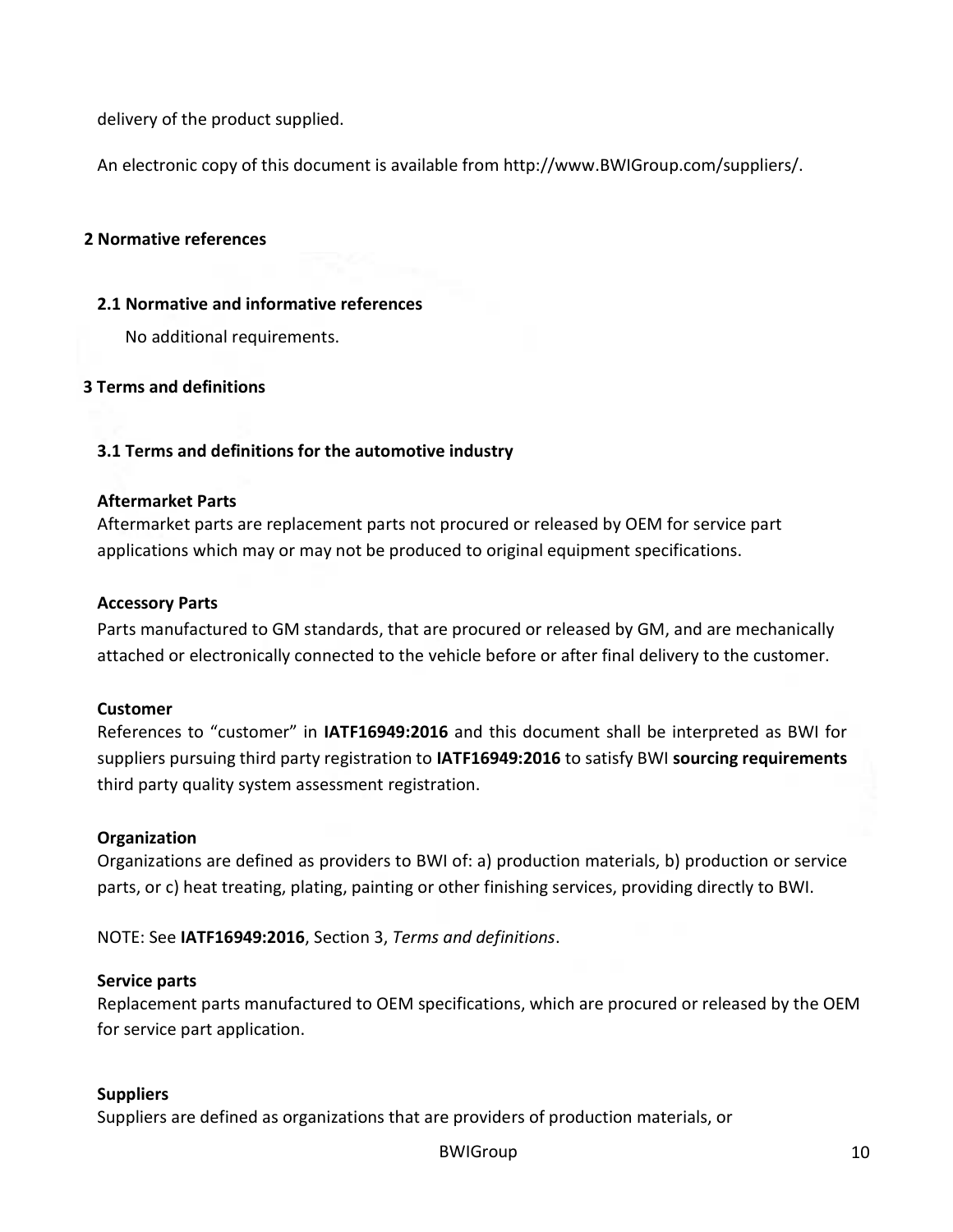production or service parts, directly to an organization who is a provider of BWI or other customers subscribing to this document. Also included are organizations who are providers of heat-treating, painting, plating or other finishing services.

#### 4. Context of the organization

#### 4.1 Understanding the organization and its context

No additional requirements.

#### 4.2 Understanding the needs and expectations of interested parties

No additional requirements.

#### 4.3 Determining the scope of the quality management system

No additional requirements.

#### 4.3.1 Determining the scope of the quality management system - supplemental

No additional requirements.

#### 4.3.2 Customer-specific requirements

No additional requirements.

#### 4.4 Quality management system and its processes

#### 4.4.1

No additional requirements.

#### 4.4.1.1 Conformance of products and processes

No additional requirements.

#### 4.4.1.2 Product safety

No additional requirements.

#### 4.4.2

No additional requirements.

#### 5 Leadership

#### 5.1 Leadership and commitment

#### 5.1.1 General

No additional requirements.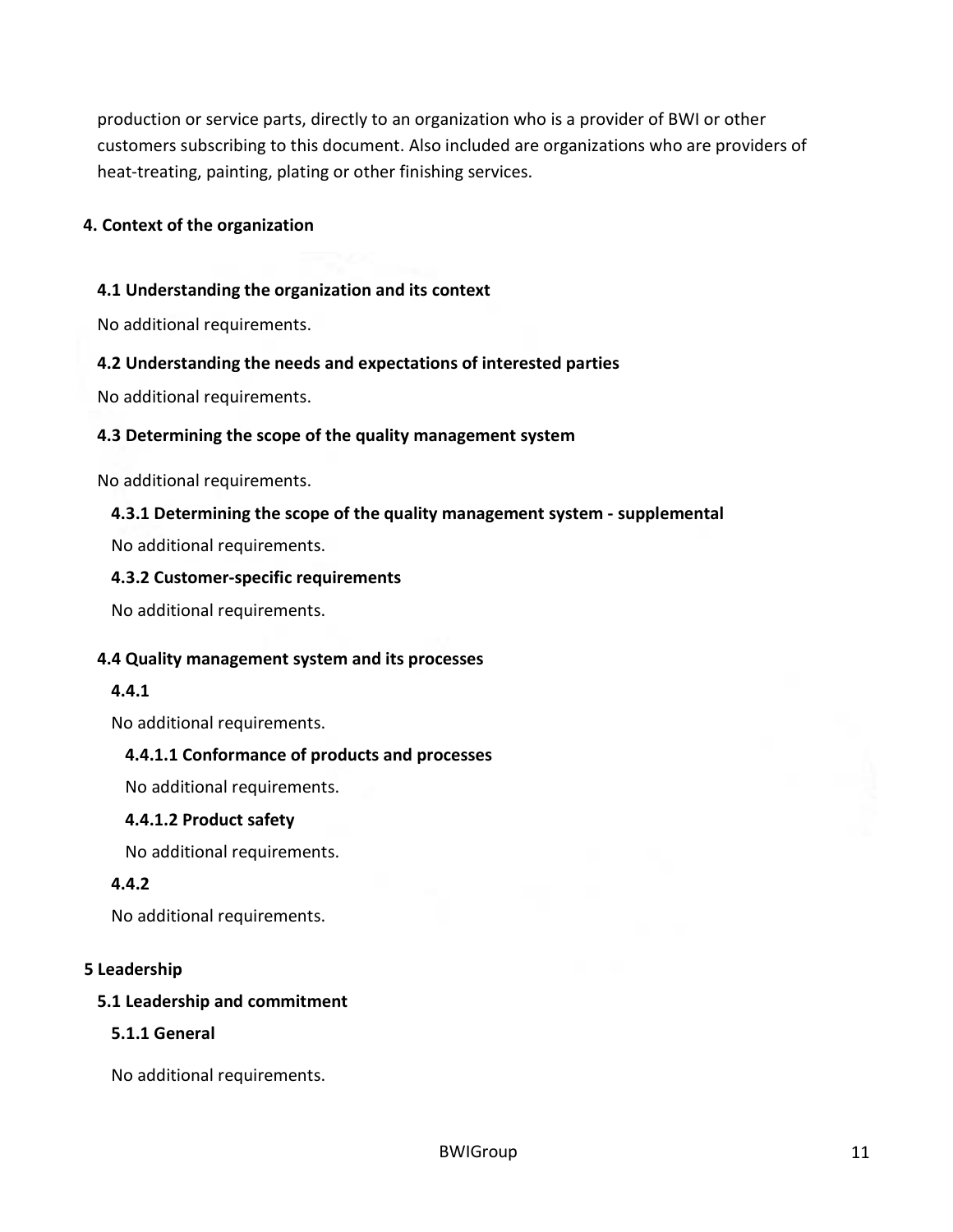#### 5.1.1.1 Corporate responsibility

No additional requirements.

#### 5.1.1.2 Process effectiveness and efficiency

No additional requirements.

#### 5.1.1.3 Process owners

No additional requirements.

#### 5.1.2 Customer focus

No additional requirements.

#### 5.2 Policy

5.2.1 Establishing the quality policy

No additional requirements.

#### 5.2.2 Communicating the quality policy

No additional requirements.

#### 5.3 Organizational roles, responsibilities and authorities

#### 5.3.1 Organizational roles, responsibilities, and authorities – supplemental

No additional requirements.

#### 5.3.2 Responsibility and authority for product requirements and corrective actions

No additional requirements.

#### 6 Planning

#### 6.1 Actions to address risks and opportunities

No additional requirements.

#### 6.1.1 and 6.1.2

No additional requirements.

#### 6.1.2.1 Risk analysis

No additional requirements.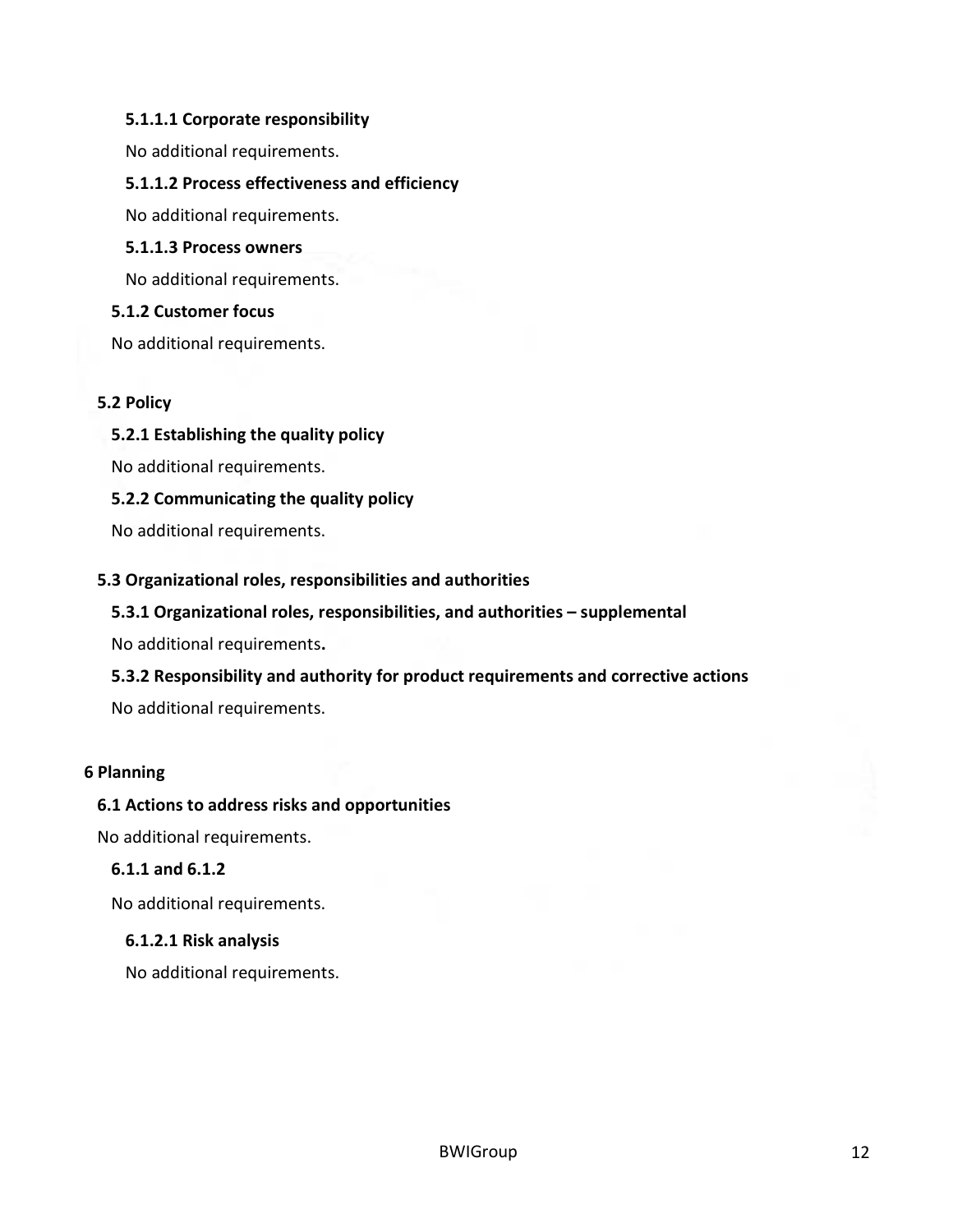#### 6.1.2.2 Preventive action

No additional requirements.

#### 6.1.2.3 Contingency plans

When the supplier becomes aware of an impending production interruption, the supplier shall make every attempt to notify the BWI receiving plant's Production Control & Logistics contact or member of that department within 24 hours. The nature of the problem shall be communicated with the immediate actions taken to assure continuous supply of product. Production interruptions may include (but are not limited to) natural disasters, political unrest, war, capacity issues, quality issues, labor strikes, or other events or circumstances that prevent the supplier from meeting the specified capacity volumes. The supplier shall advise BWI of the plan for recovery and work toward minimizing its effect on the BWI plant.

#### 6.2 Quality objectives and planning to achieve them

#### 6.2.1 and 6.2.2

No additional requirements.

#### 6.2.2.1 Quality objectives and planning to achieve them – supplemental

No additional requirements.

#### 6.3 Planning of changes

No additional requirements.

#### 7 Support

#### 7.1 Resources

No additional requirements.

#### 7.1.1 General

No additional requirements

#### 7.1.2 People

No additional requirements

#### 7.1.3 Infrastructure

No additional requirements

#### 7.1.3.1 Plant, facility, and equipment planning

No additional requirements

#### 7.1.4 Environment for the operation of processes

No additional requirements

#### 7.1.4.1 Environment for the operation of processes – supplemental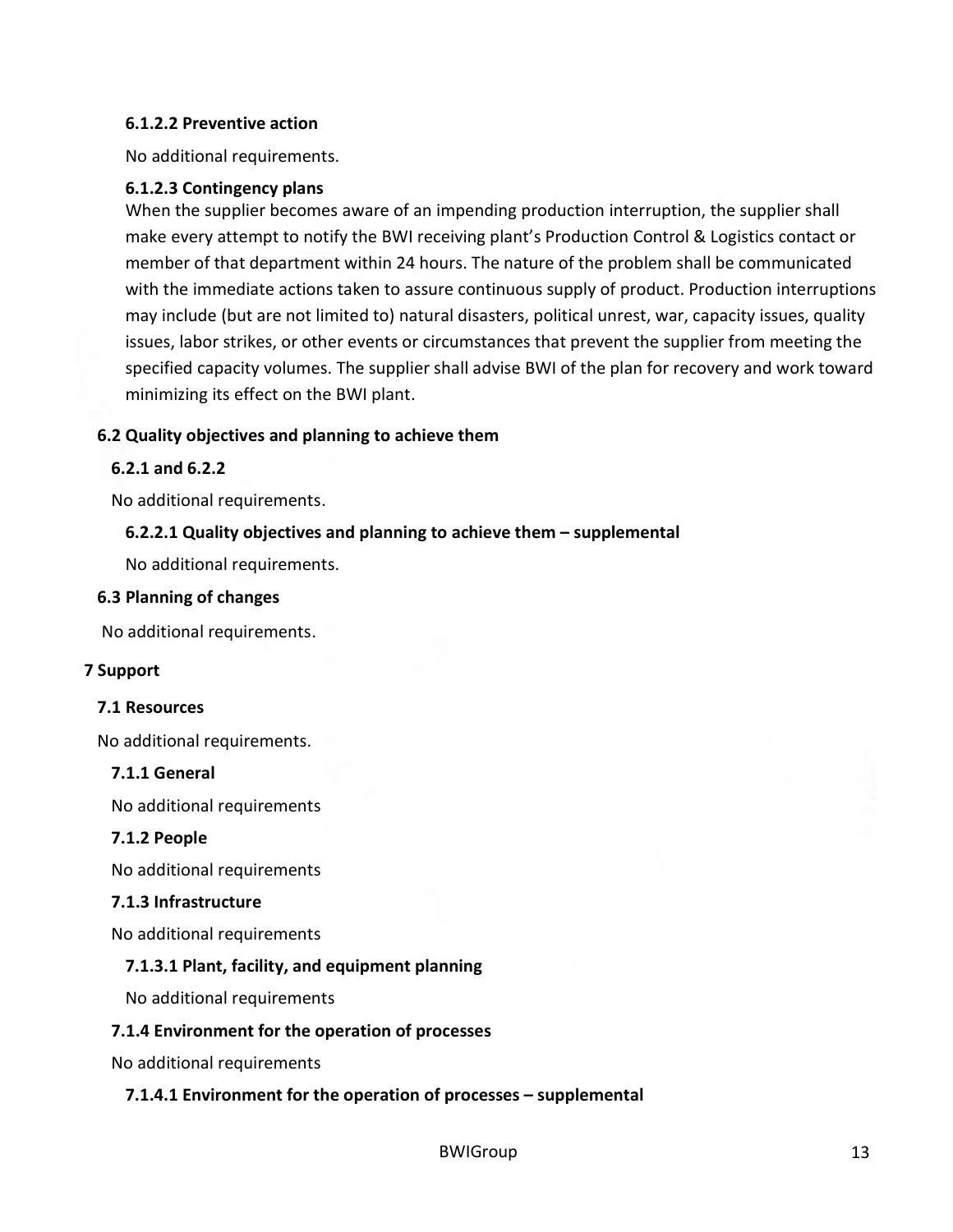No additional requirements

#### 7.1.5 Monitoring and measuring resources

No additional requirements

#### 7.1.5.1 General

No additional requirements

#### 7.1.5.1.1 Measurement system analysis

The supplier shall use the latest edition of AIAG MSA Manual to evaluate all measurement techniques listed in their Control Plans unless otherwise approved by the BWI Buyer, AQE or SQE.

#### 7.1.5.2 Measurement traceability

No additional requirements

#### 7.1.5.2.1 Calibration/verification records

No additional requirements

#### 7.1.5.3 Laboratory requirements

No additional requirements

#### 7.1.5.3.1 Internal laboratory

No additional requirements

#### 7.1.5.3.2 External laboratory

No additional requirements

#### 7.1.6 Organizational knowledge

No additional requirements

#### 7.2 Competence

#### 7.2.1 Competence - supplemental

No additional requirements

#### 7.2.2 Competence - on-the-job training

No additional requirements

#### 7.2.3 Internal auditor competency

No additional requirements

#### 7.2.4 Second-party auditor competency

No additional requirements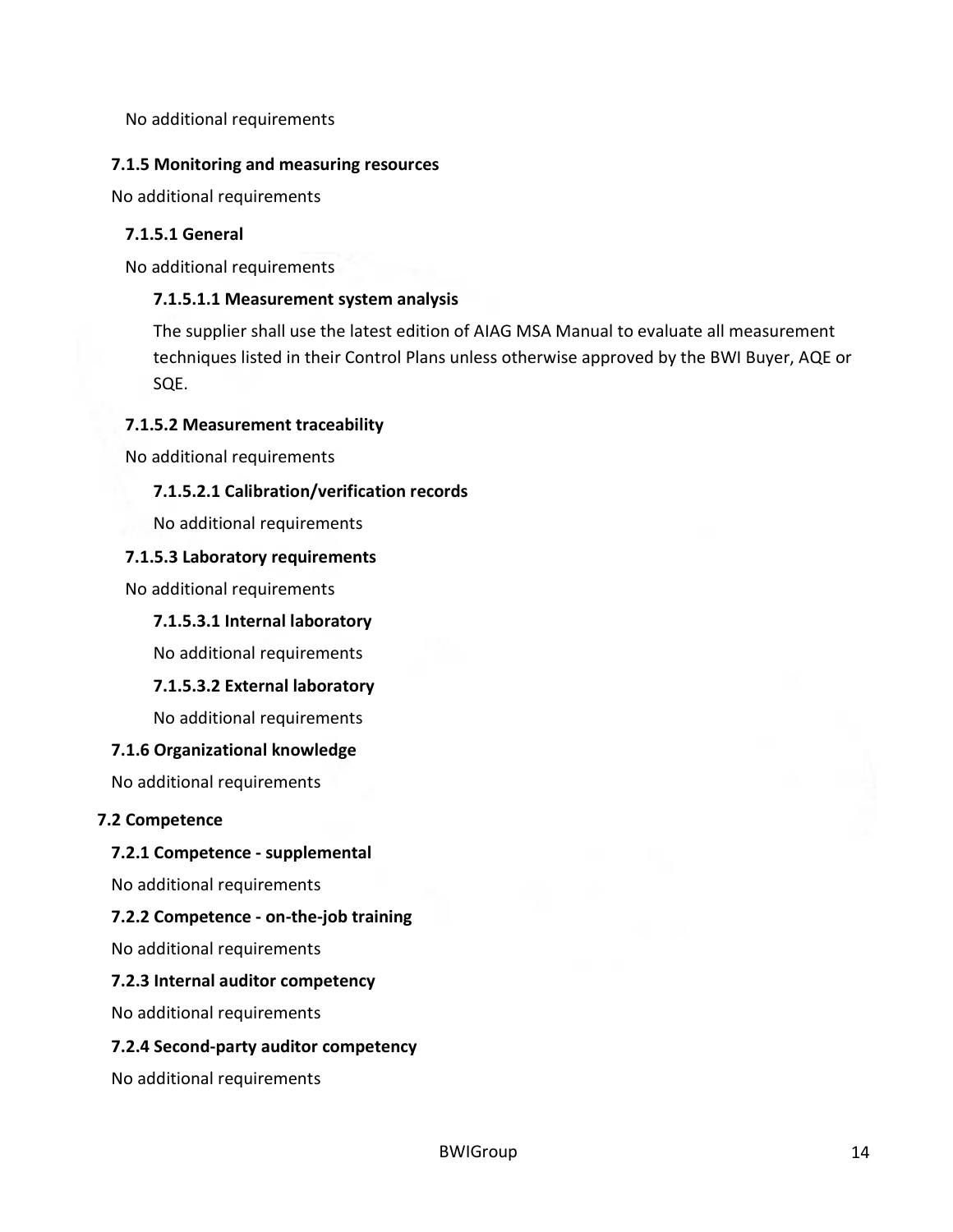#### 7.3 Awareness

No additional requirements

#### 7.3.1 Awareness – supplemental

No additional requirements

#### 7.3.2 Employee motivation and empowerment

No additional requirements

#### 7.4 Communication

No additional requirements

#### 7.5 Documented information

7.5.1 General

#### 7.5.1.1 Quality management system documentation

No additional requirements

#### 7.5.2 Creating and updating

No additional requirements

#### 7.5.3 Control of documented information

In certain cases, you may be advised by your BWI buyer that some BWI customers require longer retention periods.

If within the required retention period, a supplier is exiting business through liquidation or closure, they are required to provide BWI with copies of all of the records referred to above.

In the event BWI requests a review of supplier or sub-tier supplier records (e.g. a quality concern) the supplier is required to produce these records for review within 24 hours of the request.

If a sub-tier supplier exits business through liquidation or closure, it is the responsibility of the supplier to maintain all of the sub-tier supplier records as noted above.

#### 7.5.3.1 and 7.5.3.2

No additional requirements

#### 7.5.3.2.1 Record retention

No additional requirements

#### 7.5.3.2.2 Engineering specifications

Official prints and specifications for use in quoting and production are only issued through your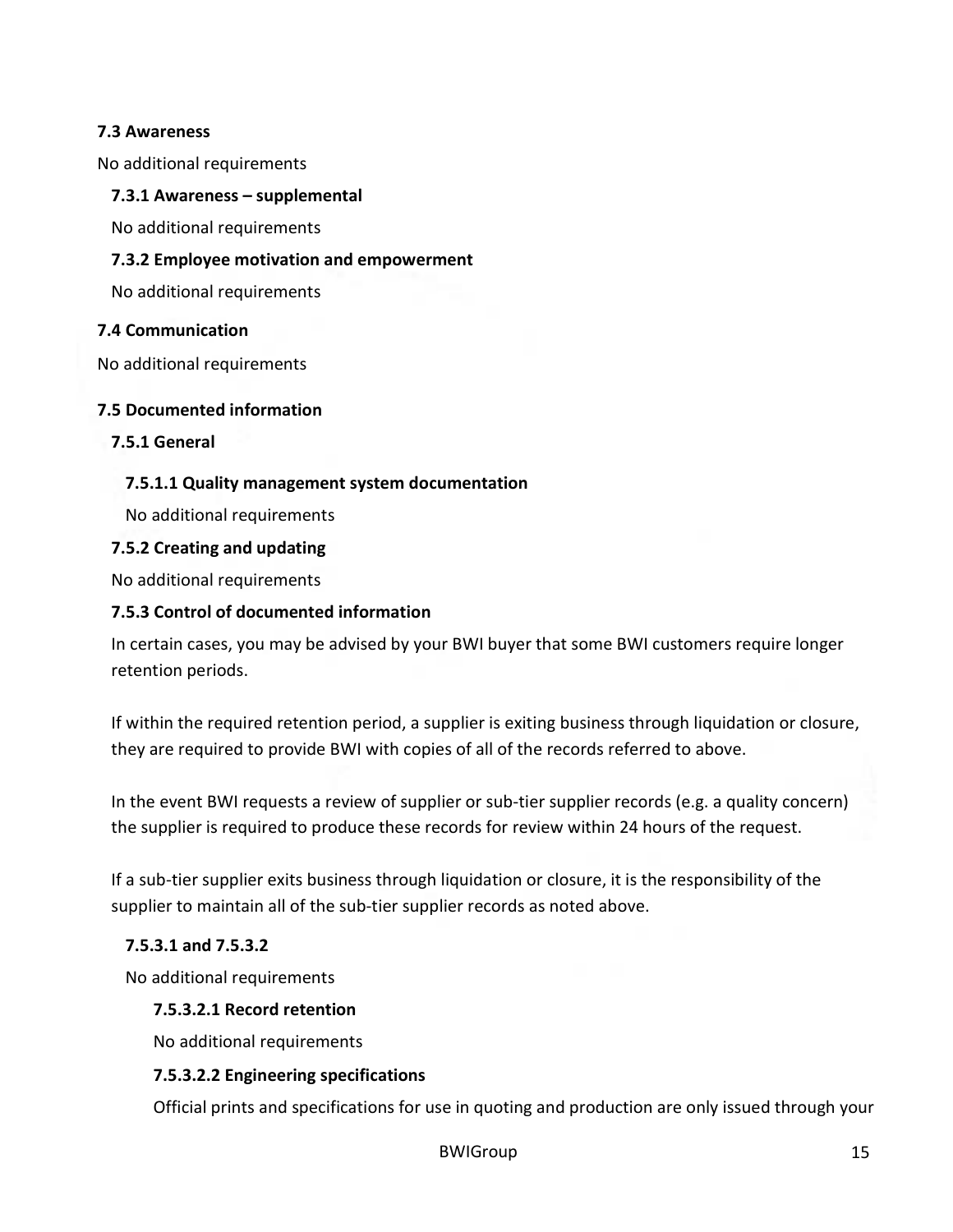BWI purchasing buyer or by BWI worldwide web page in chapter Suppliers available at: https://www.bwigroup.com/suppliers/. Prints and specifications received from any other BWI source, including engineering shall be considered "for reference only".

#### 8 Operation

#### 8.1 Operational planning and control

No additional requirements.

#### 8.1.1 Operational planning and control - supplemental

No additional requirements

#### 8.1.2 Confidentiality

No additional requirements

#### 8.2 Requirements for products and services

No additional requirements

#### 8.2.1 Customer communication

Suppliers shall notify their BWI Buyer immediately for changes in any of the following:

- Ownership Change.
- Planned Manufacturing Site Change.
- Representative Change.
- Change in status of ISO 9001 or IATF 16949 certification such as expiration, renewal, being revoked, being placed on suspension.
- Other pertinent information that could impact BWI either directly or indirectly.

#### 8.2.1.1 Customer communication - supplemental

Examples of communication systems between suppliers and BWI are:

The use of Electronic Data Interchange (EDI) and the following messages:

- 1) Requirement planning information via the transaction set EDIFACT DELFOR
- 2) Shipping schedules via the EDIFACT DELJIT.
- 3) Advanced shipping notices (ASN's) via the EDIFACT DESADV.
- 4) ASN failure reporting via the EDIFACT APERAK.
- 5) Remittance advice information to the suppliers at time of payment via the EDIFACT REMADV.

Alternately EDI can also be exchanged via BWI's web portal, upon request from the supplier, for the same documents for suppliers unable to exchange EDI.

1) The same documents are available and mapped to XML for portal viewing.

BWIGroup 16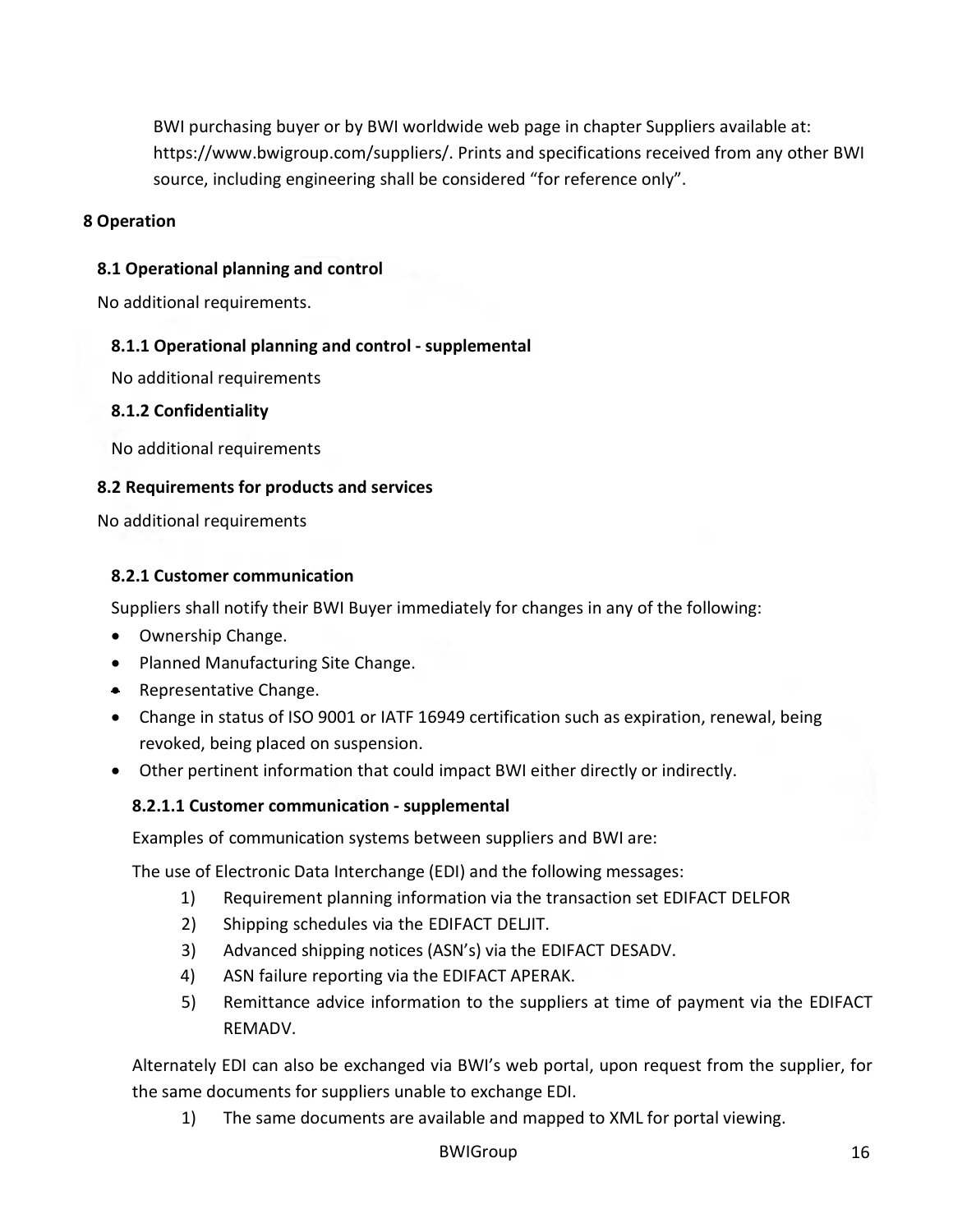#### 8.2.2 Determining the requirements for products and services

No additional requirements

#### 8.2.2.1 Determining the requirements for products and services - supplemental

No additional requirements

#### 8.2.3 Review of the requirements for products and services

No additional requirements

#### 8.2.3.1

No additional requirements

#### 8.2.3.1.1 Review of the requirements for products and services - supplemental

No additional requirements

#### 8.2.3.1.2 Customer-designated special characteristics

When BWI's final customer has special requirements for key characteristics the supplier shall apply those requirements to all tiers within their supply chain.

#### 8.2.3.1.3 Organization manufacturing feasibility

The BWI buyer shall be notified and approve of any operating plan using more than 100 hours per week. Suppliers shall be responsible to have capability to provide 15% above the quoted volume without additional investment from BWI.

Some BWI customers have additional capacity requirements. You will be notified by your BWI buyer if this is the case.

Run at Rate. When specified in the APQP process, Run at Rate shall be performed as a method for production capacity and quality system verification.

Note: Product volume increases of more than 15% from BWI over a previously verified volume capability may require full volume feasibility studies. Study parameters shall conform with previously agreed to operating parameters

#### 8.2.3.2

No additional requirements

#### 8.2.4 Changes to requirements for products and services

No additional requirements

#### 8.3 Design and development of products and services

#### 8.3.1 General

No additional requirements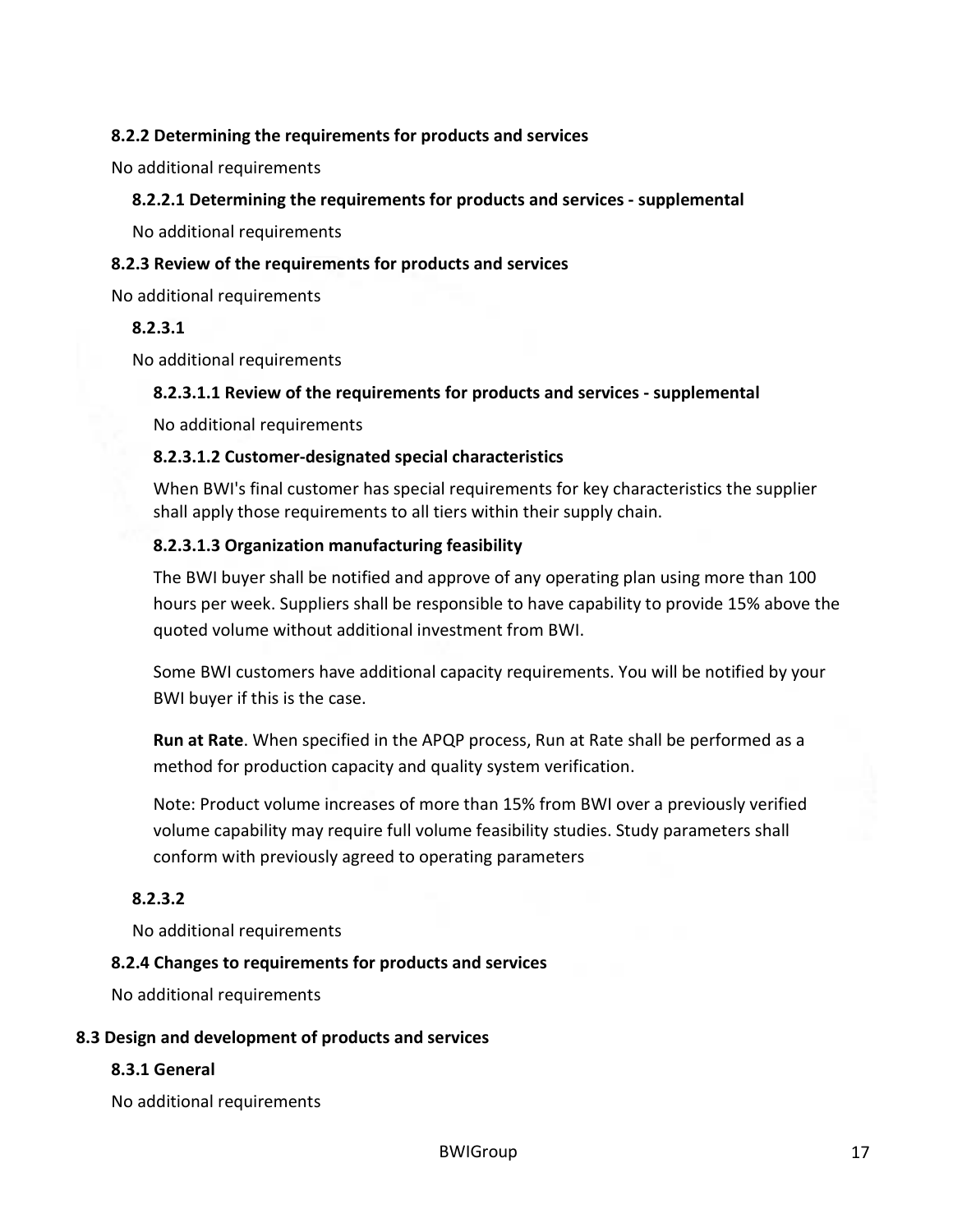#### 8.3.1.1 Design and development of products and services – supplemental

No additional requirements

#### 8.3.2 Design and development planning

No additional requirements

#### 8.3.2.1 Design and development planning – supplemental

No additional requirements

#### 8.3.2.2 Product design skills

No additional requirements

#### 8.3.2.3 Development of products with embedded software

No additional requirements

#### 8.3.3 Design and development inputs

No additional requirements

8.3.3.1 Product design input

No additional requirements

#### 8.3.3.2 Manufacturing process design input

BWI requirements related to manufacturing process are included in Commodity Technology Requirements relevant to manufacturing process intended to be used for component fabrication. Commodity Technology Requirements are available at https://www.bwigroup.com/suppliers

#### 8.3.3.3 Special characteristics

The supplier shall have a process to identify critical operations within their manufacturing process.

If BWI's customer has unique key characteristic symbols, the supplier and their sub suppliers shall create a table showing BWI's customer's key characteristic symbols and the supplier or sub supplier comparable key characteristic symbols.

An acceptable level of process capability must be demonstrated for PPAP approval for all special/important characteristics (KPCs and QCIs). See the chart below for BWI capability requirements.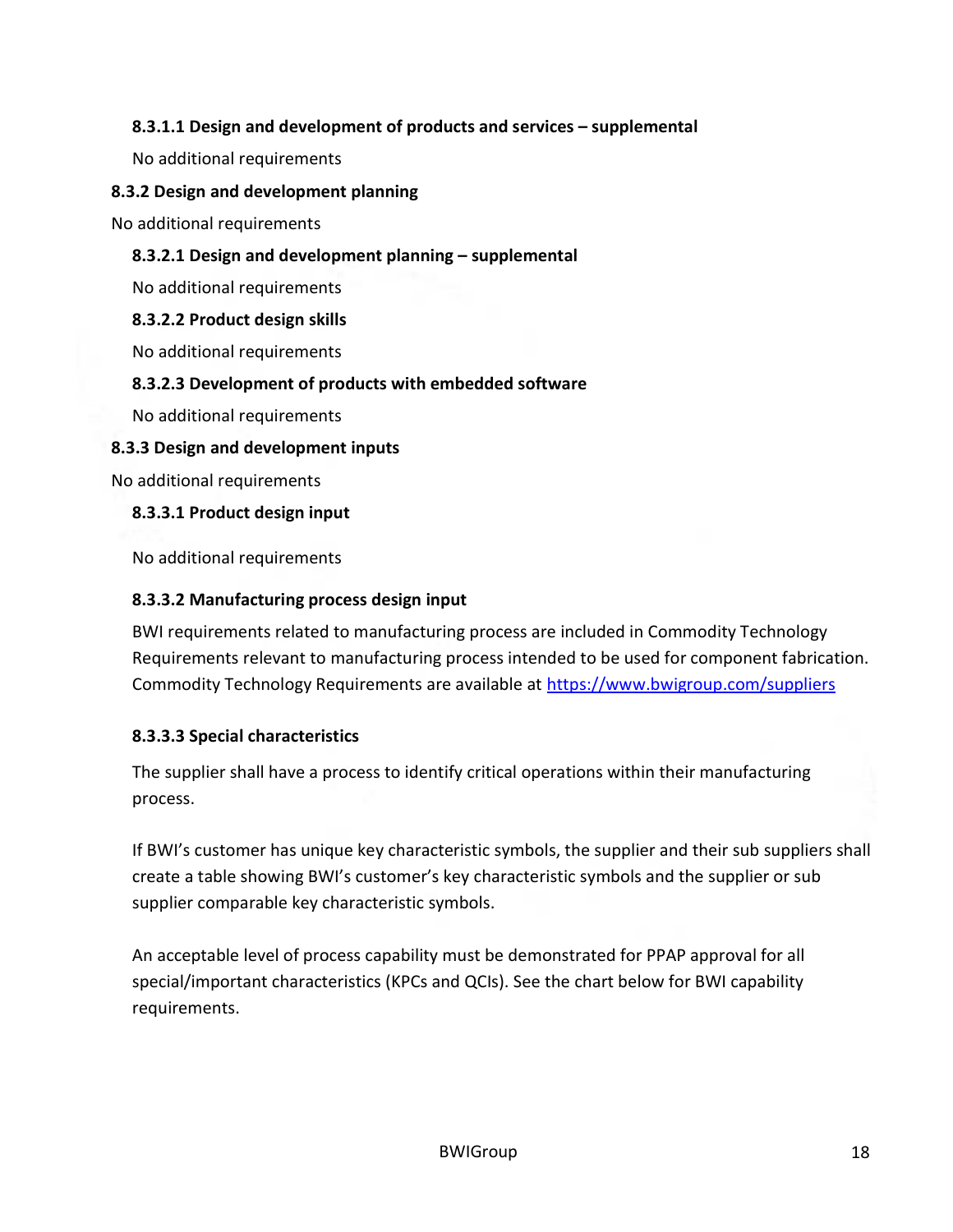Acceptance Criteria for Initial Process Study:

| Results (Ppk)                                                                       | Interpretation                                          |
|-------------------------------------------------------------------------------------|---------------------------------------------------------|
| Index $> 2.0$                                                                       | The process meets KPC requirements                      |
| $1.67 <$ Index Value $< 2.0$<br>The process meets QCI requirements, but may require |                                                         |
|                                                                                     | some improvement to meet KPC requirements               |
| $1.33 <$ Index Value $< 1.67$                                                       | The process does not meet acceptance criteria for KPCs  |
|                                                                                     | or QCIs, but may be acceptable per for standard         |
|                                                                                     | characteristics.                                        |
| Index value $<$ 1.33                                                                | The process does not currently meet acceptance criteria |
|                                                                                     | for standard or critical characteristics - ok for       |
|                                                                                     | "reference" characteristics only.                       |

Processes With One-Sided Specifications or Non-Normal Distributions: Refer to the current revision of the AIAG PPAP manual for further details regarding acceptance criteria. At any point in the life of the program, if the supplier finds that it is unable to meet the BWI approved capability index, the supplier shall notify BWI immediately.

Acceptance Criteria for Cpk capability index of a serial stable process, used for an existing product / process:

| Results (Cpk)                 | Interpretation                                                                                   |
|-------------------------------|--------------------------------------------------------------------------------------------------|
| Index $> 1.67$                | The process meets KPC requirements                                                               |
| $1.33$ < Index Value < $1.67$ | The process meets QCI requirements, but may require<br>some improvement to meet KPC requirements |
| Index value $<$ 1.33          | The process does not meet acceptance criteria for KPCs<br>or QCIs and require improvement        |

#### 8.3.4 Design and development controls

No additional requirements

#### 8.3.4.1 Monitoring

No additional requirements

#### 8.3.4.2 Design and development validation

No additional requirements

#### 8.3.4.3 Prototype program

Prototype requirements shall be documented through the BWI Buyer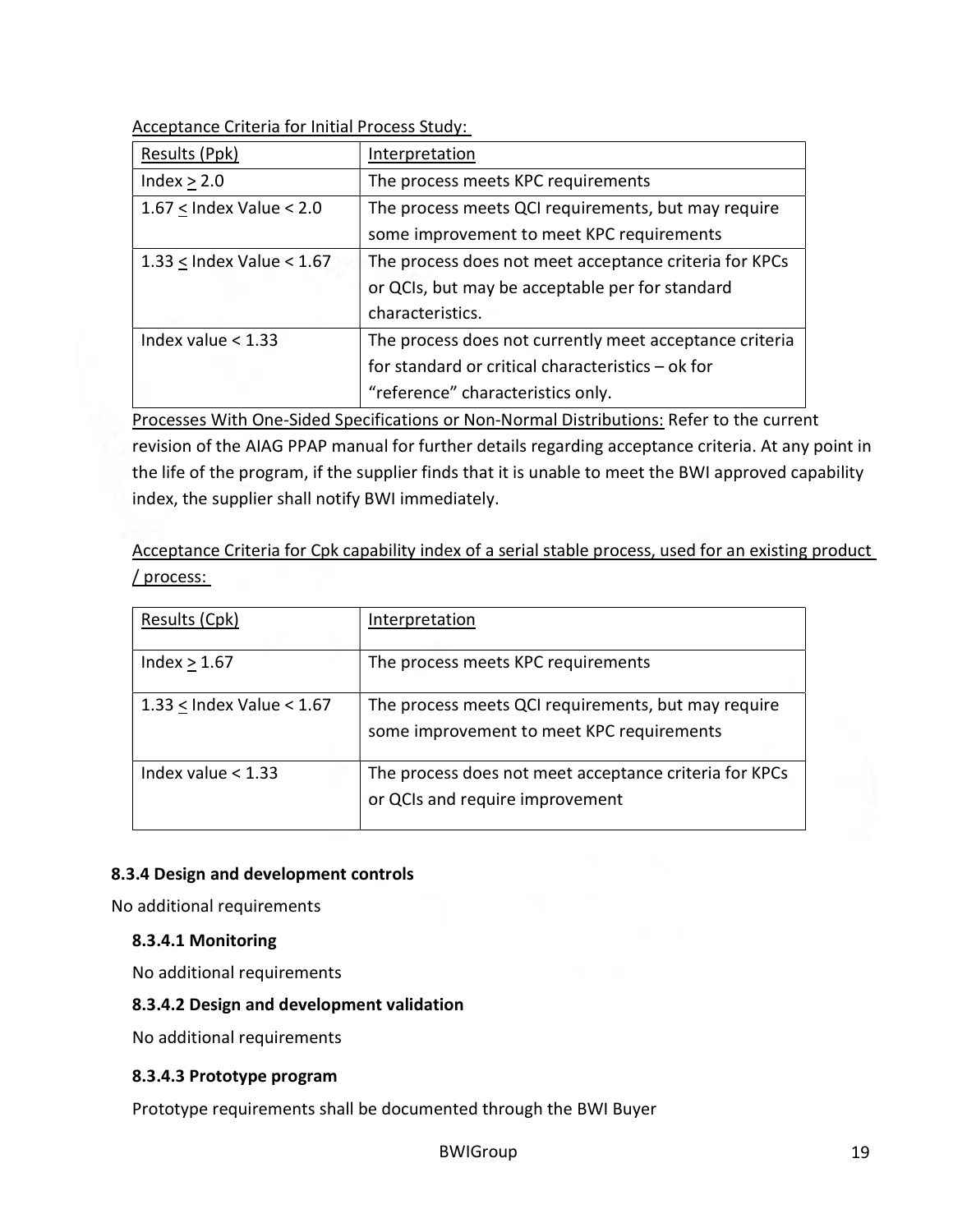#### 8.3.4.4 Product approval process

The supplier shall comply with the current edition of AIAG Production Part Approval Process (PPAP) manual unless otherwise specified by the BWI AQE, SQE, or Buyer. BWI requires all certified suppliers to include a copy of their IATF certification.

PPAP will either be fully approved or may be approved at an interim level. The following interim approval levels apply to BWI supplier PPAPs:

Interim A: Parts are produced using 100% production tooling and meet design record specifications. However, not all production approval requirements have been met.

- Interim B: Parts are produced using 100% production tooling and require rework to meet design record specifications.
- Interim C: Parts are produced using non-production tooling and/or process, but meet design record specifications.

Interim D: Parts do not meet (or have not yet been verified to meet) design record specifications.

Interim E: Parts do not meet design record specifications. Interim E is non-saleable, meaning these parts are not suitable for use in production. All interim E parts will need to be retrofitted with parts approved to a saleable level". Copies of PPAP documentation will immediately be made available by the supplier upon request from BWI.

Notification of PPAP approval by BWI does not authorize shipment. Shipping authorization for the initial shipment will be issued by BWI Production Control & Logistics and will contain the delivery due date, quantity to be shipped, and change level to which the material will comply.

#### 8.3.5 Design and development outputs

No additional requirements

#### 8.3.5.1 Design and development outputs – supplemental

No additional requirements

#### 8.3.5.2 Manufacturing process design output

The supplier shall have a method to identify, control, and monitor the high risk items on those critical operations.

There shall be rapid feedback and feed forward between inspection stations and manufacturing, between departments, and between shifts.

#### 8.3.6 Design and development changes

All proposed changes including but not limited to design, process, component, packaging, component suppliers, or facilities, and site changes including supplier proprietary designs shall be submitted to BWI buyer for approval, using the BWI Supplier Change Request Form available at the following link: http://www.bwigroup.com/suppliers/. The supplier shall not make any changes without prior written notification and approval from BWI.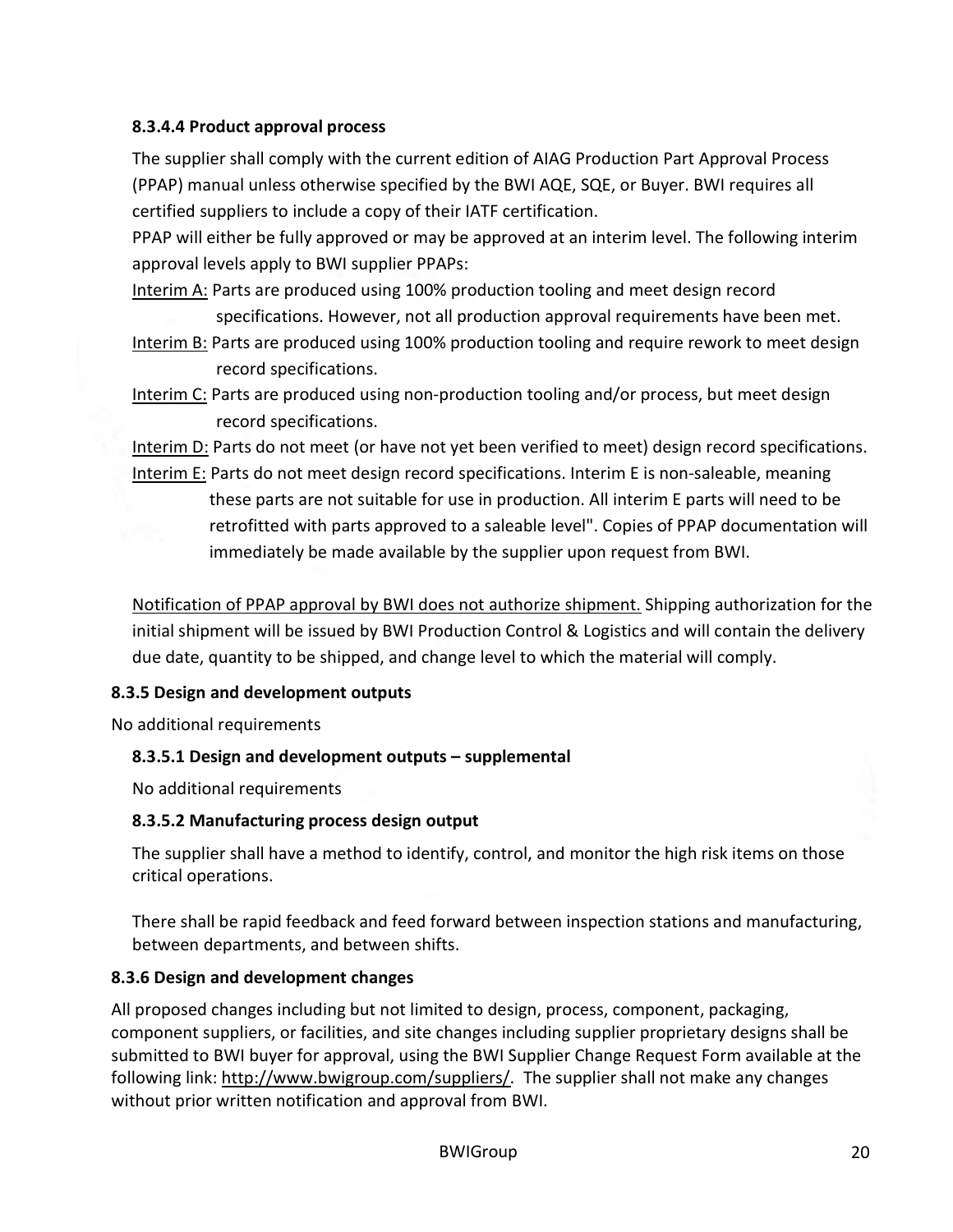#### 8.3.6.1 Design and development changes – supplemental

No additional requirements

#### 8.4 Control of externally provided processes, products and services

No additional requirements.

#### 8.4.1 General

The supplier shall be responsible for all sub-supplier's quality and delivery performance, including sub-suppliers directed by BWI.

#### 8.4.1.1 General - supplemental

No additional requirements

#### 8.4.1.2 Supplier selection process

No additional requirements

#### 8.4.1.3 Customer-directed sources (also known as "Directed–Buy")

No additional requirements

#### 8.4.2 Type and extent of control

No additional requirements

#### 8.4.2.2 Statutory and regulatory requirements

Substances of Concern and Recycled Content: Materials disclosure is required as follows. Global legal requirements and customer specifications necessitate material content and substance disclosure. The reporting requirements are detailed in the BWI Substances of Concern and Recycled Content specification. This requirement applies to all parts and raw materials that become part of a BWI saleable product or end item unless otherwise specified. Please contact buyer for details.

#### Conflict Minerals:

BWI is required by some customers to report conflict minerals. Suppliers to BWI shall provide this information in a timely manner upon request. BWI encourages the use of Conflict Free Smelters.

Suppliers Shipping Into the United States: Customs-Trade Partnership Against Terrorism (C-TPAT): To the extent any good to be supplied by the supplier are to be imported into the United States of America, the supplier shall comply with all applicable recommendations or requirements of the Bureau of Customs and Border Protection's Customs-Trade Partnership Against Terrorism ("C-TPAT") initiative. Upon request, the supplier shall certify in writing its compliance with the C-TPAT initiative. Any questions regarding this requirement should be directed to the supplier's BWI Buyer or PC&L representative.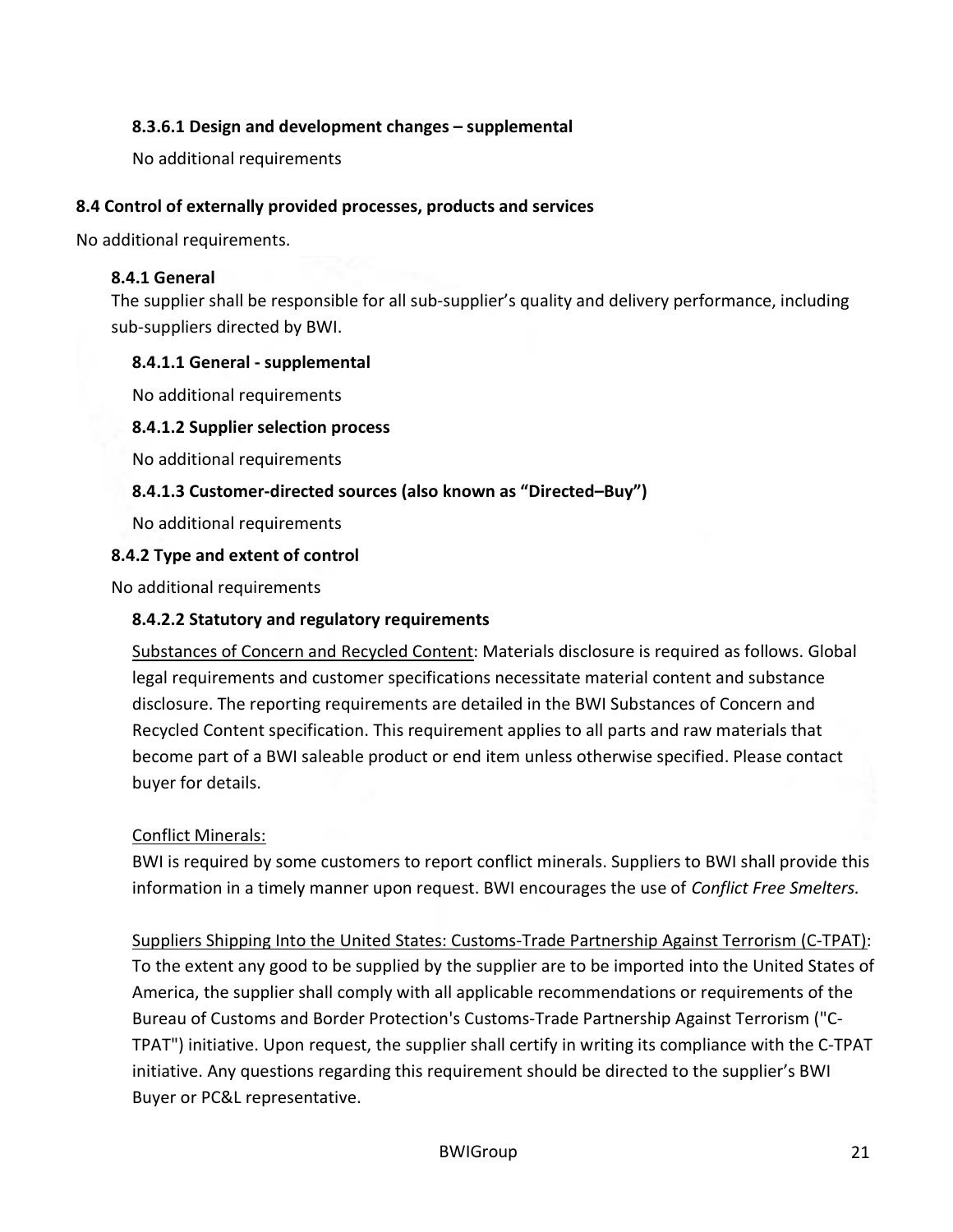Suppliers within North America (NAFTA - North American Free Trade Agreement): It is the responsibility of suppliers of direct automotive parts to provide the most current, valid, and appropriate Certificates of Origin and Manufacturer's Affidavit by part number and manufacturing site to BWI. It is the responsibility of suppliers of direct automotive parts to BWI to renew NAFTA Certificates of Origin by January  $1<sup>st</sup>$  of each new year. Suppliers shall forward all completed NAFTA / Manufacturer's Affidavit / Additional Plant Shipping forms as requested by their BWI Buyer or PC&L representative.

Country of Origin for BWI Declarations: BWI relies on the supplier provided Country of Origin information for our Country of Origin declarations. The supplier is responsible to provide BWI the correct information in writing. Shipping containers shall be identified with the material's Country of Origin. The containers the material is shipped in must also be identified with their Country of Origin.

#### Notice to All Suppliers Shipping Goods Across International Frontiers or Borders:

To minimize the possibility of tariff classification errors and duty rate calculation errors, all BWI suppliers shipping goods across international frontiers or borders must include BWI part number(s) and a detailed plain language English description of the goods on all invoices.

Note: Should a supplier's non-compliance with this requirement be the contributory cause of administrative penalty action against BWI or any revenue loss to BWI, BWI may seek indemnification from such supplier for all additional costs and expenses incurred by BWI that arise out of such supplier's non-compliance with this requirement, as allowable under law.

#### 8.4.2.3 Supplier quality management system development

This clause applies to suppliers of the organization who are providers of: a) production materials, b) production, service, and accessory parts, or c) heat treating, plating, painting or other finishing services.

This clause does not apply to indirect or providers of services that add no manufacturing value which include, but is not limited to distributers, logistics, sequencers, parts packagers, tooling and equipment.

#### 8.4.2.3.1 Automotive product-related software or automotive products with embedded software

No additional requirements

#### 8.4.2.4 Supplier monitoring

No additional requirements

#### 8.4.2.4.1 Second-party audits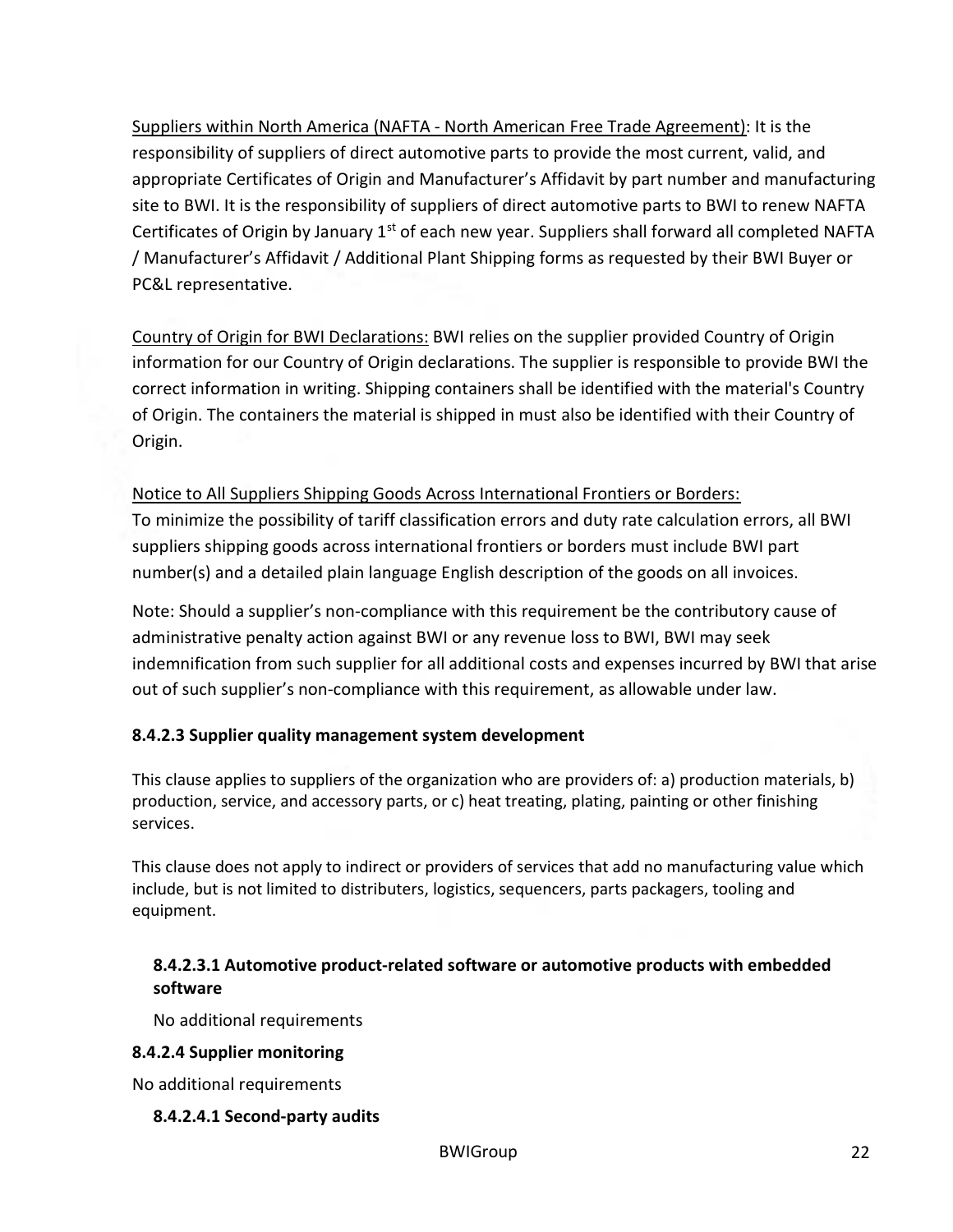No additional requirements

#### 8.4.2.5 Supplier development

Supplier Development and Management Process (SDMP) BWI's Advanced Product Quality Planning (APQP) process is called SDMP. The BWI AQE or SQE will work with the supplier throughout the product realization process utilizing BWI's SDMP or other APQP system if directed by BWI's customer.

#### 8.4.3 Information for external providers

No additional requirements.

#### 8.4.3.1 Information for external providers - supplemental

No additional requirements

#### 8.5 Production and service provision

#### 8.5.1 Control of production and service provision

No additional requirements

#### 8.5.1.1 Control plan

A change history shall be maintained as part of the control plan to document implementation of changes. Family control plans may be used for parts with common processes. The family shall be clearly defined on the control plan so that applicability is easily identified. Family designations must receive the prior approval of BWI.

NOTE: Design and process controls shall focus on prevention rather than detection and correction. Special attention shall be placed on the identification of input control characteristics rather than the post processing inspection and containment.

The supplier shall provide measurement, test, and inspection data which demonstrates that control plan requirements, sample sizes, and frequencies are being met when requested.

Sample sizes and frequencies shall be determined based on risk and occurrence of failure modes, and to ensure that the customer is adequately protected from receiving the product represented by the inspection/tests before the results of the inspection/tests are known.

#### 8.5.1.2 Standardized work – operator instructions and visual standards

Standardized work should include the what, how, and why tasks are performed. All standardized work shall be followed.

#### 8.5.1.3 Verification of job set-ups

BWIGroup 23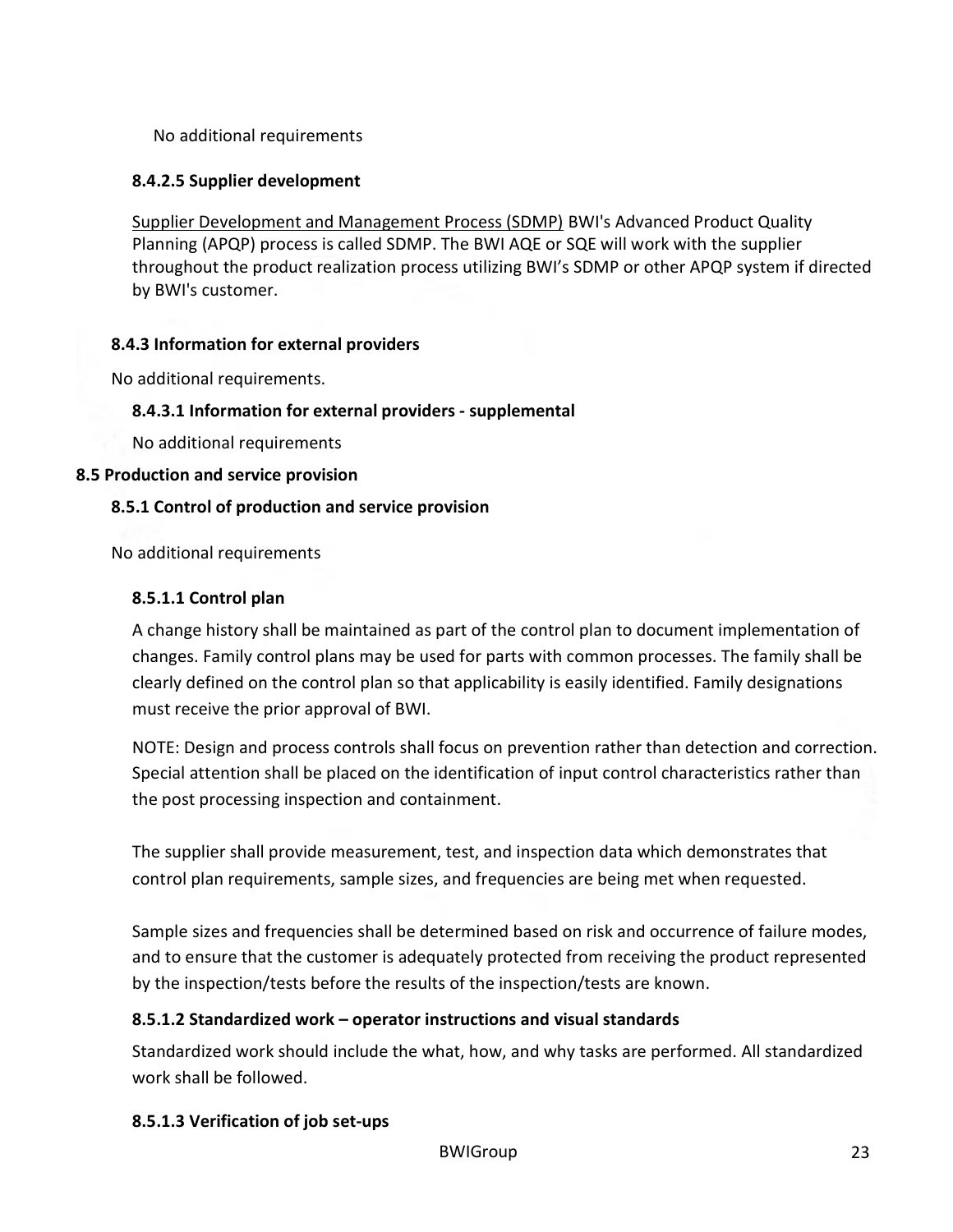Set-up verification shall be performed for all tool replacements (e.g. dull, worn, or broken tools).

#### 8.5.1.4 Verification after shutdown

No additional requirements

#### 8.5.1.5 Total productive maintenance

No additional requirements

#### 8.5.1.6 Management of production tooling and manufacturing, test, inspection tooling and equipment

Where warehouses or distribution centers (distributors) are remote sites, the requirements for management of production tooling may not be applicable.

#### 8.5.1.7 Production scheduling

BWI expects its suppliers to accept schedules and communicate shipments through formal electronic communications. BWI prefers to communicate with its key suppliers using Traditional EDI. This method allows suppliers to utilize their normal ERP processes to view orders, schedule production, and process shipments. A second tool that is available to our suppliers is our BWI Supplier Web Portal. This tool enables suppliers to receive shipment authorizations, schedules, and forecasts; and to create shipment ASNs (Advance Ship Notice) using a web based tool. The BWI Supplier Web Portal is offered to our suppliers at no cost to them. At the time of sourcing, each supplier is expected to commit in writing which method of communication preferred. From there, your purchasing contact will coordinate to establish the preferred form of communication. Suppliers utilizing Traditional EDI or the BWI Web Portal are expected to receive schedules and shipment authorizations electronically, and shall send ASNs at the time of shipment.

Suppliers who fail to provide valid, timely, and accurate ASNs are subject to a cost recovery by the receiving BWIGroup location and suppliers will be expected to participate in the Problem Case resolution process with the BWIGroup team. BWIGroup expects ASN's will be sent a maximum of 30 minutes after the shipment leaves the dock.

Fabrication Authorization terms will be 2 weeks and Material Authorization will be 2 additional weeks for a total of 4 weeks. All information beyond 4 weeks is for planning purposes only. Exceptions to these terms shall be agreed upon during the quoting process and documented in the purchase agreements.

BWIGroup will establish the shipping frequency for each production part. The supplier shall be able to ship daily at a minimum. Supplier shall ship to the exact quantities, dates, and times specified on the release: no over, under, early or late shipments and no freedom of the week delivery. All BWIGroup schedules shall be in standard pack quantities in the smallest approved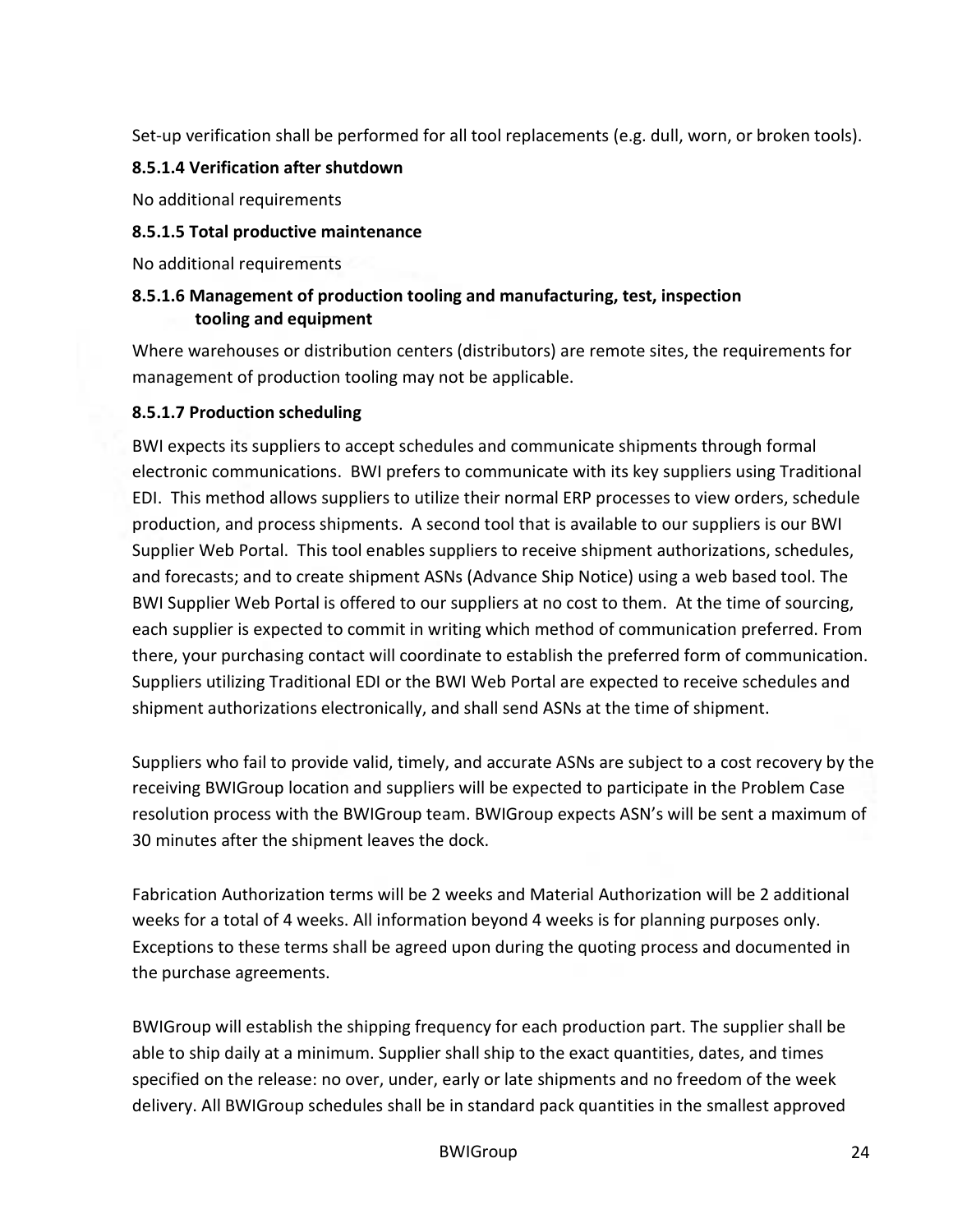standard pack container. Suppliers shall have shipping capability that matches the BWIGroup receiving plants normal production schedule. At the time of pick up, the supplier shall allow the authorized carrier's driver to check the shipping quantities against the scheduled quantities. Overshipments will not be accepted, if an over-shipment occurs it will be returned at the expense of the supplier.

If for any reason the supplier is unable to meet the schedules communicated, it is the responsibility of the supplier to notify proper BWIGroup PC&L personnel immediately and receive authorization for the under-shipment. Suppliers will make up all under-shipments via supplier paid premium transportation on BWIGroup authorized carriers to meet the originally scheduled destination window.

If BWIGroup and/or its customer's production is interrupted by the failure of the supplier to deliver contracted goods within the terms of the contract, all costs that are incurred by BWIGroup and/or its customers will be the sole responsibility of the supplier and corrective action taken in the form of a Problem Case. Refer to section 10.2 below for the definition of problem case.

#### Scheduling Lead Time

The scheduling lead-time will be quoted in calendar days and should quantify the time from receipt of order to ship availability. Steady state lead-time (when schedule and/or forecast are routinely available) is 10 calendar days or less. Exceptions to this lead-time requirement must be approved by PC&L and Purchasing, and must be documented in the purchase agreement.

#### 8.5.2 Identification and traceability

No additional requirements

#### 8.5.2.1 Identification and traceability — supplemental

Materials shall be identified in accordance with the appropriate BWI Shipping/Parts Identification Label Standard. NOTE: A sample or facsimile of your label should be provided with your PPAP package.

#### 8.5.3 Property belonging to customers or external providers

BWI Property Returnable Containers - Regardless of ownership, the supplier shall be responsible for tracking and maintaining (including repairs and cleaning) returnable containers in their possession.

#### Tool inventory/Disposal

The supplier shall furnish evidence at PPAP, and upon request, that all tooling owned by BWI or BWI's customer is identified in accordance with BWI's, or BWI's customer's requirement.

BWI will determine the disposition of tooling owned by BWI or BWI's customer. Tooling disposition will be communicated to the supplier in writing by the BWI buyer.

BWIGroup 25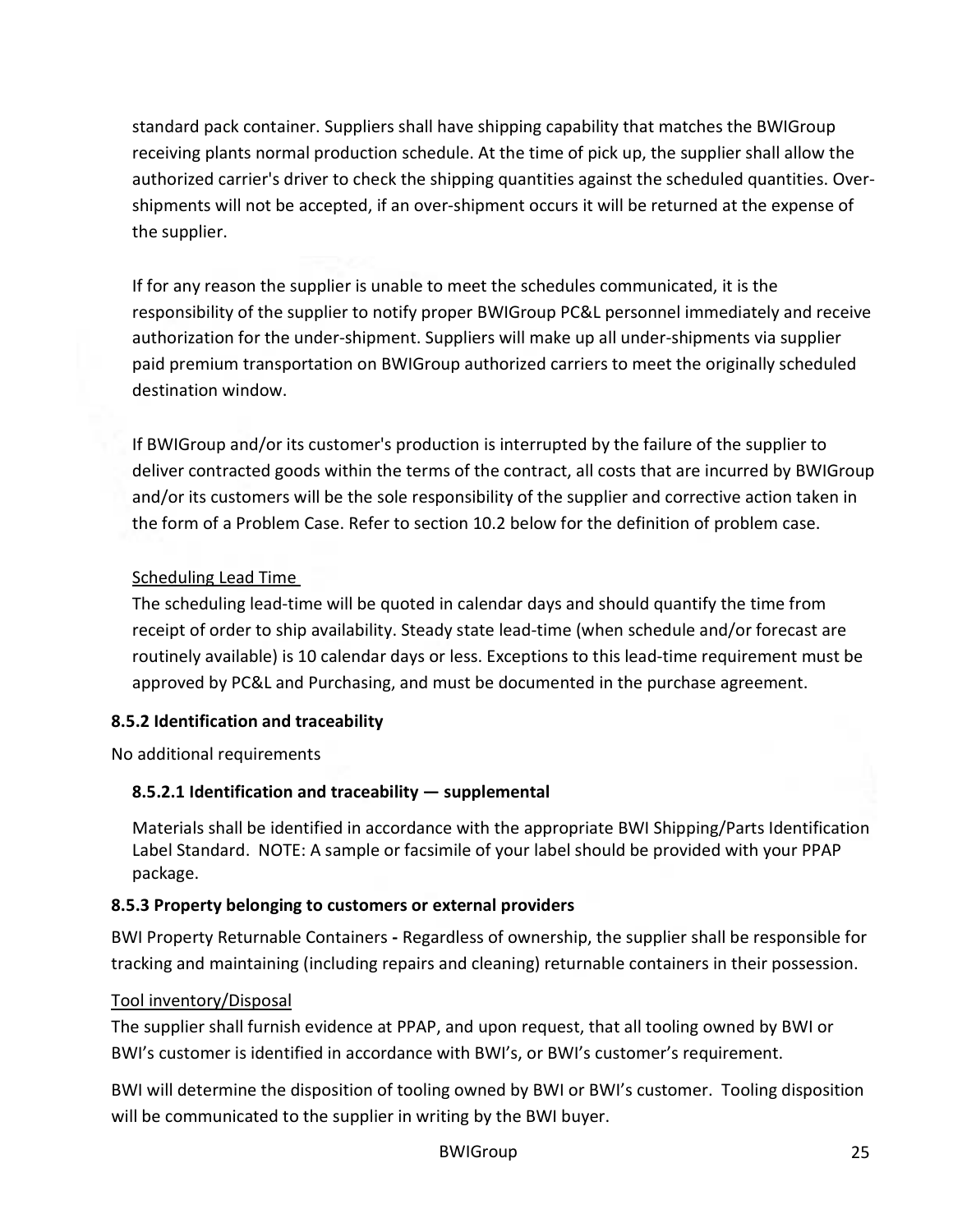#### 8.5.4.1 Preservation

Packaging: Packaging must meet BWI Global Packaging & Shipping Standards for Production Parts (contact buyer for details).

#### 8.5.5.1 Feedback of information from service

No additional requirements

#### 8.5.5.2 Service agreement with customer

No additional requirements

#### 8.5.6 Control of changes

No additional requirements

#### 8.5.6.1 Control of changes – supplemental

The documented process shall require consideration of a production trial run for every product and process change. Results of the trial run shall be documented.

#### 8.5.6.1.1 Temporary change of process controls

The supplier shall keep a list of all error proofing devices and identify which can be bypassed and which cannot (also see clause 8.5.6.1.1). A bypass list for error proofing devices identifies what the bypass method (alternate method) is before a device failure so that when a failure occurs, the list can be referenced for action to be taken. This list shall be available to all associates with the decision responsibility to bypass. Implemented bypasses are reviewed in daily leadership meeting(s) with the goal to return to normal operation. Processes/devices in bypass shall have a quality focused audit performed and documented.

#### 8.6 Release of products and services

#### 8.6.1 Release of products and services — supplemental

No additional requirements

#### 8.6.2 Layout inspection and functional testing

Annual layouts, raw material certifications and functional verification to all engineering material performance, and durability requirements, may be required and are the responsibility of the supplier. All results shall be reported via e-mail or other BWI requested format. Discrepancies found shall be addressed in accordance with applicable sections of IATF16949 and these BWI Customer Specific Requirements.

Family data may be used if developed within the prior twelve months and if it meets the requirements of AIAG.

BWI's customer may require additional requalification beyond the standards outlined above. These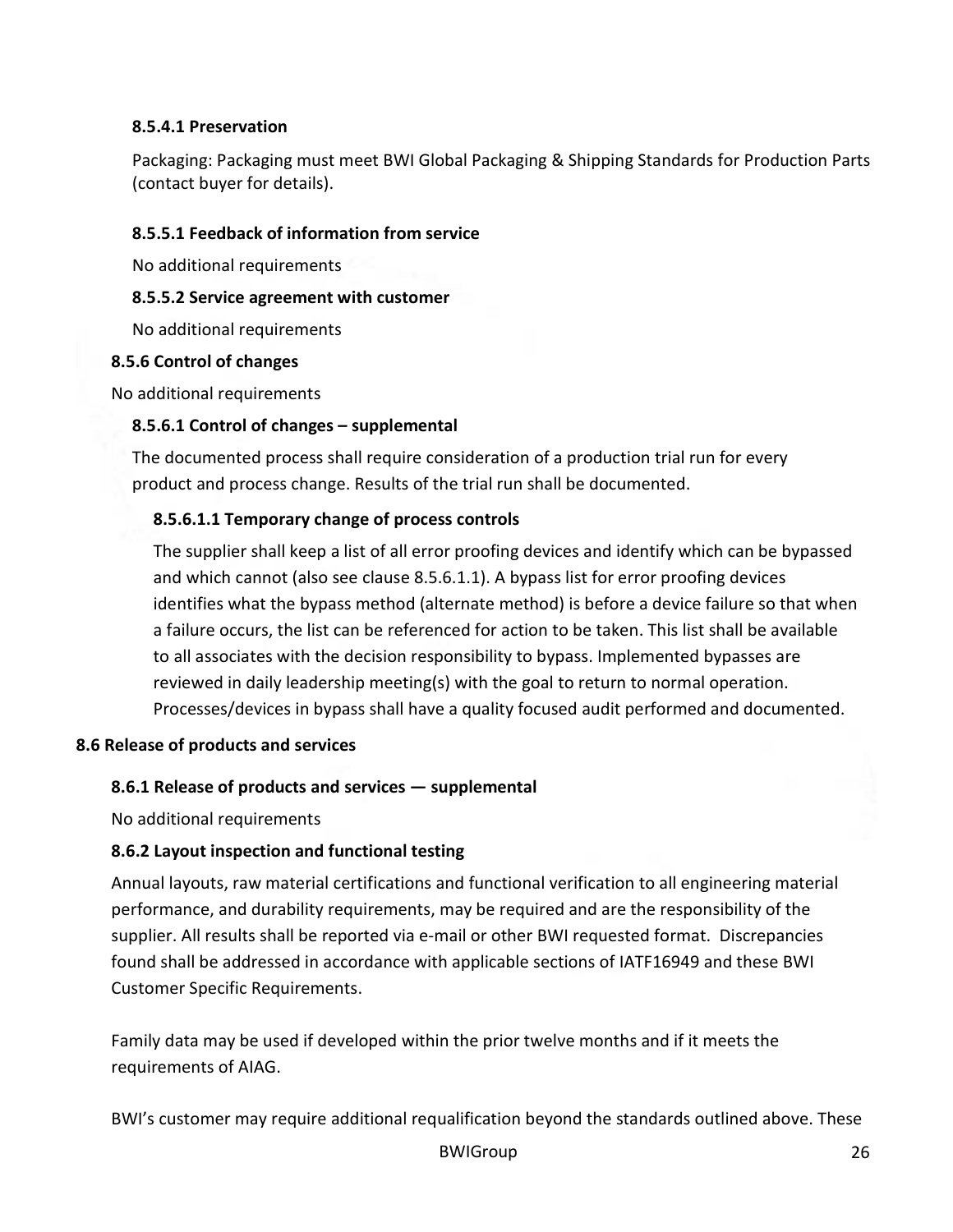requirements, if applicable, will be communicated by the BWI buyer/ AQE / SQE.

#### 8.6.3 Appearance items

No additional requirements

8.6.4 Verification and acceptance of conformity of externally provided products and services No additional requirements

#### 8.6.5 Statutory and regulatory conformity

The reporting requirements are detailed in the BWI Substances of Concern and Recycled Content, specification 10949001 at BWI Website (http://www.BWIGroup.com/suppliers/).

#### 8.6.6 Acceptance criteria

No additional requirements

#### 8.7 Control of nonconforming outputs

#### 8.7.1

No additional requirements

#### 8.7.1.1 Customer authorization for concession

No additional requirements

#### 8.7.1.2 Control of nonconforming product – customer-specified process

No additional requirements

#### 8.7.1.3 Control of suspect product

No additional requirements

#### 8.7.1.4 Control of reworked product

Reworked parts, as well as parts produced outside of the PPAP approved process shall require additional inspection and controls to ensure these parts meet all design record requirements. All such processes and controls must be approved in writing by BWI prior to shipment to a BWI plant.

#### 8.7.1.5 Control of repaired product

Repaired parts, as well as parts produced outside of the PPAP approved process shall require additional inspection and controls to ensure these parts meet all design record requirements. All such processes and controls must be approved in writing by BWI prior to shipment to a BWI plant.

#### 8.7.1.6 Customer notification

No additional requirements

#### 8.7.1.7 Nonconforming product disposition

No additional requirements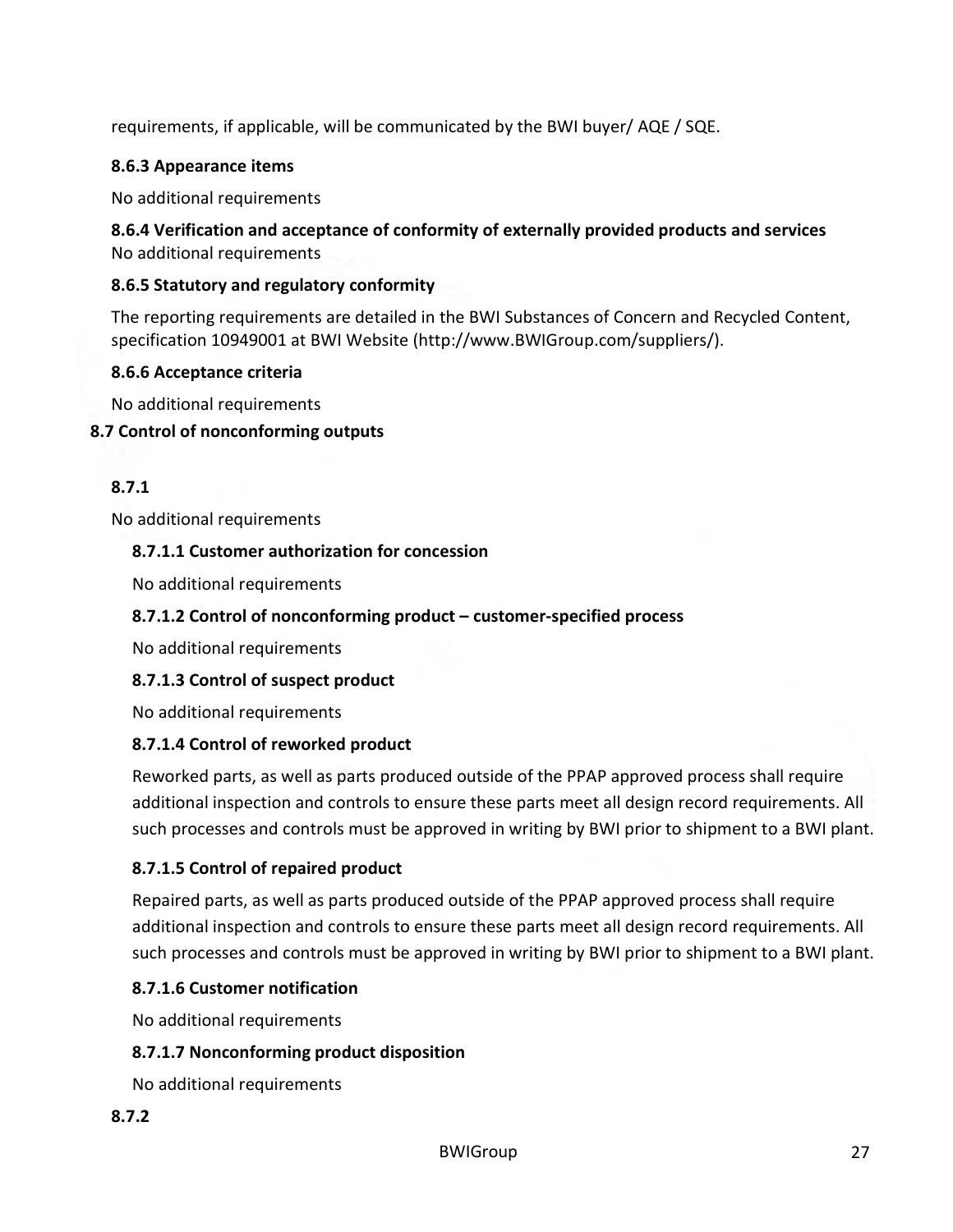No additional requirements

#### 9 Performance evaluation

No additional requirements.

#### 9.1 Monitoring, measurement, analysis and evaluation

#### 9.1.1 General

During the APQP process, the BWI AQE, SQE or Buyer, will share BWI's receiving inspection control plans in most cases. Suppliers of non-catalogue components are expected to include in their control plans, at a minimum, all measurements shown in the BWI receiving inspection control plan.

Gages and measurement methods specified in the supplier's control plan are to be reviewed and approved by the BWI AQE, SQE, or Buyer prior to their purchase. Gages found to be inadequate at PPAP shall be the responsibility of the supplier to replace with an adequate device.

It is BWI's intent to use identical gages where feasible. To accomplish this BWI reserves the right to use supplier's gage drawings and gage vendors, where practical, to make duplicate gages for use in BWI's receiving inspection process. The purpose of this is to eliminate issues with gage correlation.

BWI reserves the right to request all data collected by the supplier defined in any control plans associated with the production of BWI parts.

#### 9.1.1.1 Monitoring and measurement of manufacturing processes

The organization shall have a method for the employee to call or notify for help when an abnormal condition on the equipment or product occurs. A method to call or notify shall be available in all operational areas of the organization.

Sufficient alarm limits shall be established for escalation of abnormal conditions and shall match the reaction plan identified in the product's control plan.

#### 9.1.1.2 Identification of statistical tools

The supplier shall use the latest edition of AIAG SPC for manufacturing process controls unless otherwise approved by BWI.

#### 9.1.1.3 Application of statistical concepts

No additional requirements

#### 9.1.2 Customer satisfaction

No additional requirements

#### 9.1.2.1 Customer satisfaction – Supplemental.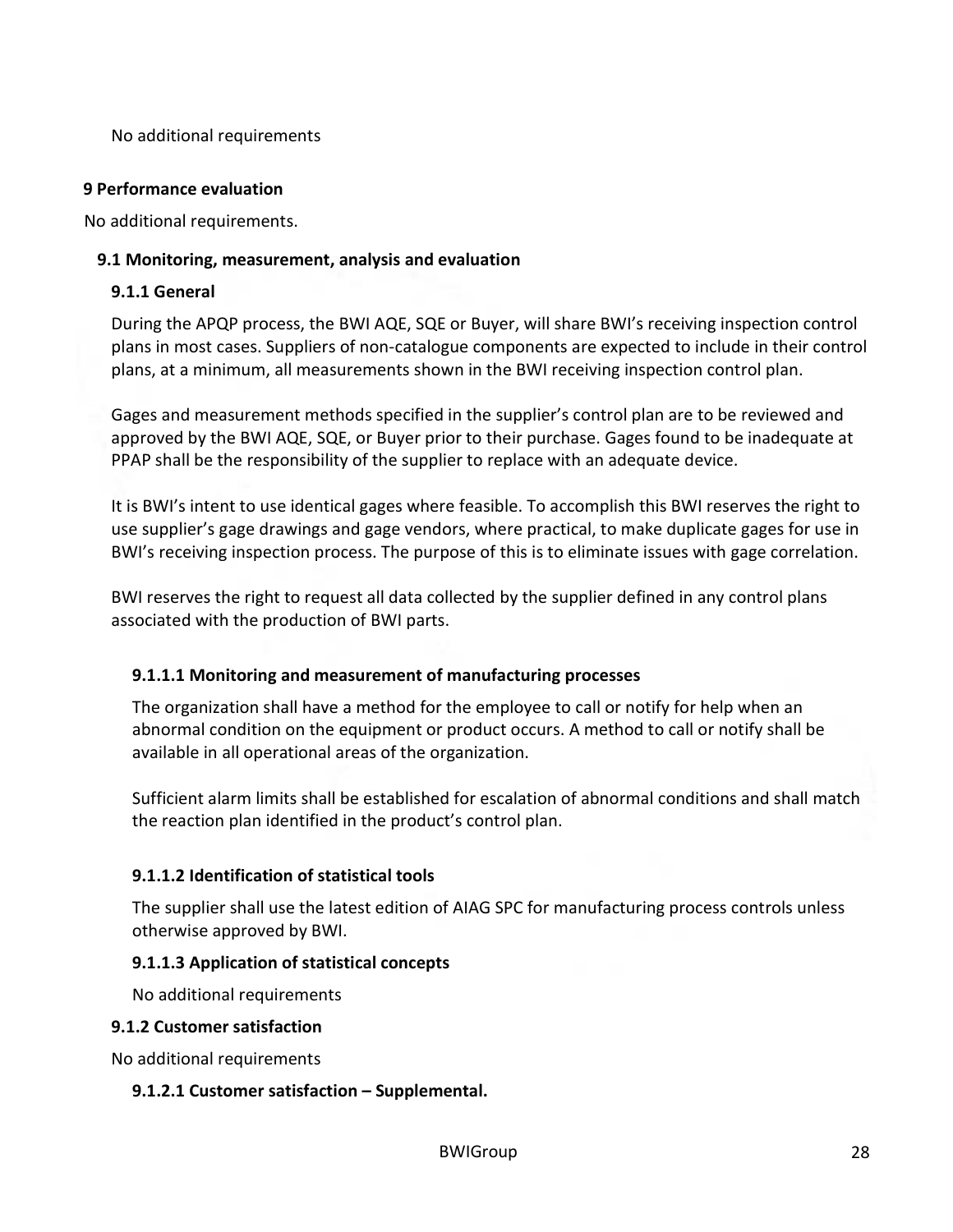Suppliers shall use zero defects and 100% on time deliveries as their BWI customer satisfaction targets

#### **Scorecards**

BWI uses a Supplier Scorecard database to monitor supplier performance for a number of critical metrics. Note: Suppliers interested in obtaining a copy of their Scorecard should contact their BWI buyer.

#### New Business Hold

The Certification Body (CB) of record to the supplier shall take the decision to place the supplier on immediate suspension \* upon receiving notice of BWI New Business Hold – Quality.

#### \*See Automotive Certification Scheme for IATF16949, Rules for Achieving and Maintaining IATF Recognition.

- 1. In the event of certification suspension as a result of a supplier receiving notice of BWI New Business Hold – Quality, the supplier shall complete a corrective action plan. The supplier shall submit the corrective action plan to the Certification Body of record and to the affected customer(s) within 10 business days of the date of the letter of notification of probation. The corrective action plan of the supplier shall be consistent with the affected customer(s) requirements including correction steps, responsibilities, timing information, and key metrics to identify effectiveness of the action plan.
- 2. Before any suspension can be lifted, the Certification Body of record shall take the decision to conduct an on-site assessment of appropriate length to verify effective implementation of all corrective actions. If suspension is not lifted within four months of its issuance, the Certification Body of record shall revoke the IATF16949 certificate of the supplier. Exceptions to this revocation shall be justified in writing by the Certification Body based upon its on-site review of the effectiveness of the supplier's corrective action plan and agreement obtained in writing from the authorized BWI customer representative.

NOTE 1: When a supplier is placed in NBH after a recertification site audit but before the certificate for recertification is issued:

- The Certification Body shall issue the certificate in accord with the IATF Rules.
- The Certification Body shall then place the new certificate in immediate suspension with the rules for lifting such suspension appropriately applied.

#### CSII (Controlled Shipping Level 2)

The supplier shall notify its Certification Body within 5 business days after being placed in Controlled Shipping – Level 2 (CS II) Status. Controlled Shipping - Level 2 (CS II) is a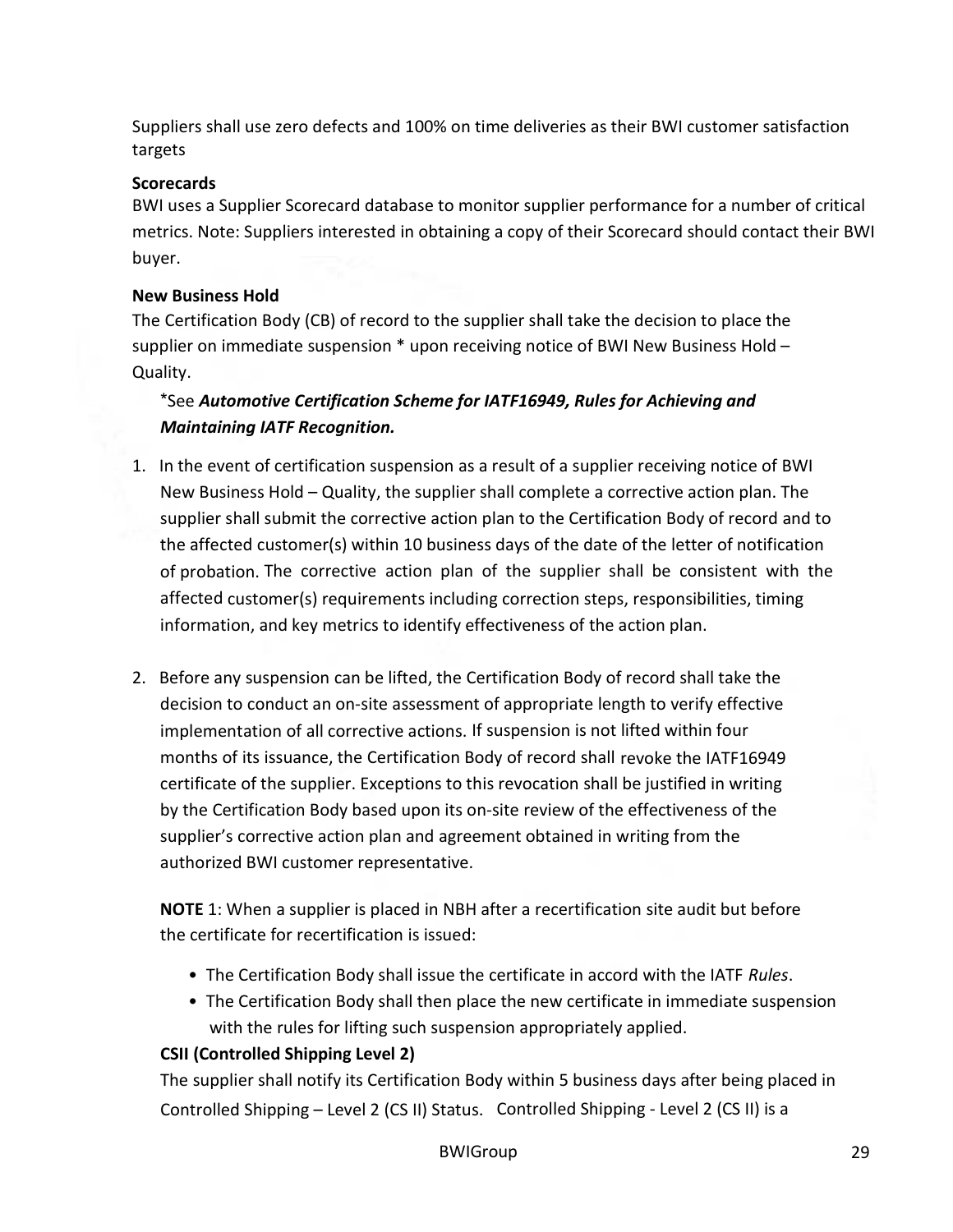performance indicators of a supplier's product realization problems. Such status should have resolution, or corrective action plans in place, which are agreed to by BWI.

#### 9.1.3 Analysis and evaluation

No additional requirements

#### 9.1.3.1 Prioritization

No additional requirements

#### 9.2 Internal audit

No additional requirements.

#### 9.2.1 AND 9.2.2

No additional requirements

#### 9.2.2.1 Internal audit program

No additional requirements

#### 9.2.2.2 Quality management system audit

No additional requirements

#### 9.2.2.3 Manufacturing process audit

#### AIAG Designated Special Processes

For suppliers of parts that are processed using any AIAG designated Special Process (commonly referred to as CQIs), including suppliers at any tier in the value stream, the supplier shall ensure that the appropriate AIAG special process assessment is completed prior to PPAP and the results reported to BWI with the PPAP unless otherwise authorized in writing by your BWI AQE, SQE, or buyer. CQI's requiring annual reevaluations are the responsibility of the supplier, and shall also be reported to the BWI buyer or quality representative as required. Assessments must be performed by a competent auditor as defined by the AIAG.

BWI may require carrying out additional process audits depending on OEM customer requirements (e.g. VDA 6.3)

| Currently required AIAG Special Process List (see AIAG website for latest information). |
|-----------------------------------------------------------------------------------------|
|-----------------------------------------------------------------------------------------|

| <b>Heat Treating Processes</b> | CQI-9 Heat Treat System Assessment      |
|--------------------------------|-----------------------------------------|
| <b>Plating Processes</b>       | <b>CQI-11 Plating System Assessment</b> |
| <b>Coating Processes</b>       | <b>CQI-12 Coating System Assessment</b> |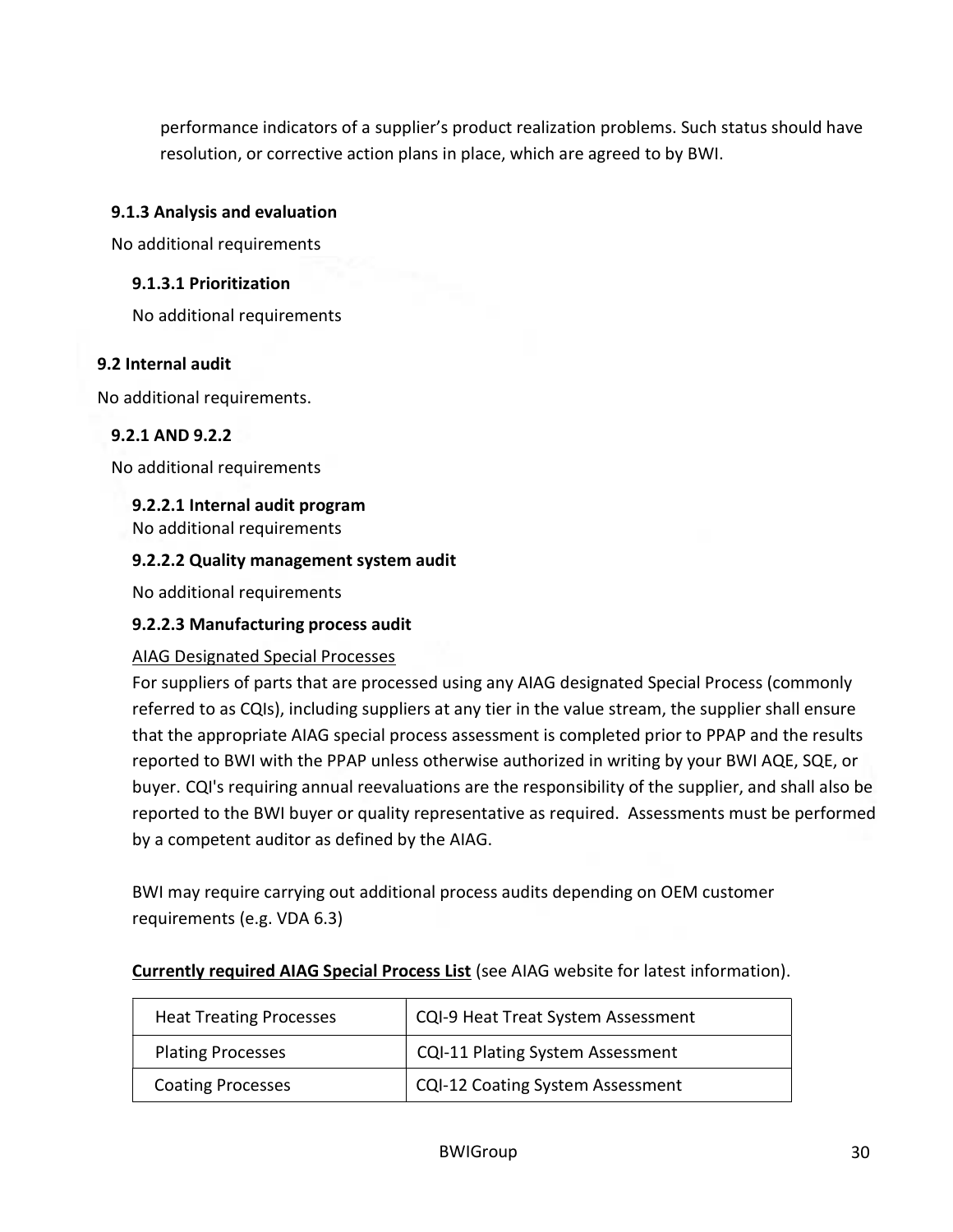| <b>Welding Processes</b>          | CQI-15 Welding System Assessment          |
|-----------------------------------|-------------------------------------------|
| Solder Processes                  | <b>CQI-17 Soldering System Assessment</b> |
| <b>Plastics Molding Processes</b> | <b>CQI-23 Molding System Assessment</b>   |
| <b>Casting Process</b>            | <b>CQI-27 Casting System Assessment</b>   |

#### BWI Designated Processes

For suppliers of parts that are processed using any technology for which BWI has developed a Commodity Technology Requirements (CTR) referenced in point 8.3.3.2, including suppliers at any tier in the value stream, the supplier shall ensure that the appropriate CTR assessment is completed prior to response for Request For Quotation and the result is reported by means of Team Feasibility Letter (TFL). Deviations from CTR should be listed in TFL and will be treated as accepted exclusions once TFL is accepted by BWI buyer.

Suppliers conformity with CTR will be audited by BWI during project development and/or series production deliveries. In case a non-accepted deviation is noticed during the audit it will be treated as non-conformity and corrective actions will be required to bring the process to conformity with CTR. Corrective actions will also be required in case when an accepted deviation from CTR has caused a quality problem resulting in a complaint.

#### 9.2.2.4 Product audit

No additional requirements

#### 9.3 Management review

#### 9.3.1 General

No additional requirements

#### 9.3.1.1 Management review - supplemental

No additional requirements

#### 9.3.2 Management review inputs

No additional requirements

#### 9.3.2.1 Management review inputs – supplemental

No additional requirements

#### 9.3.3 Management review outputs

No additional requirements

#### 9.3.3.1 Management review outputs – supplemental

No additional requirements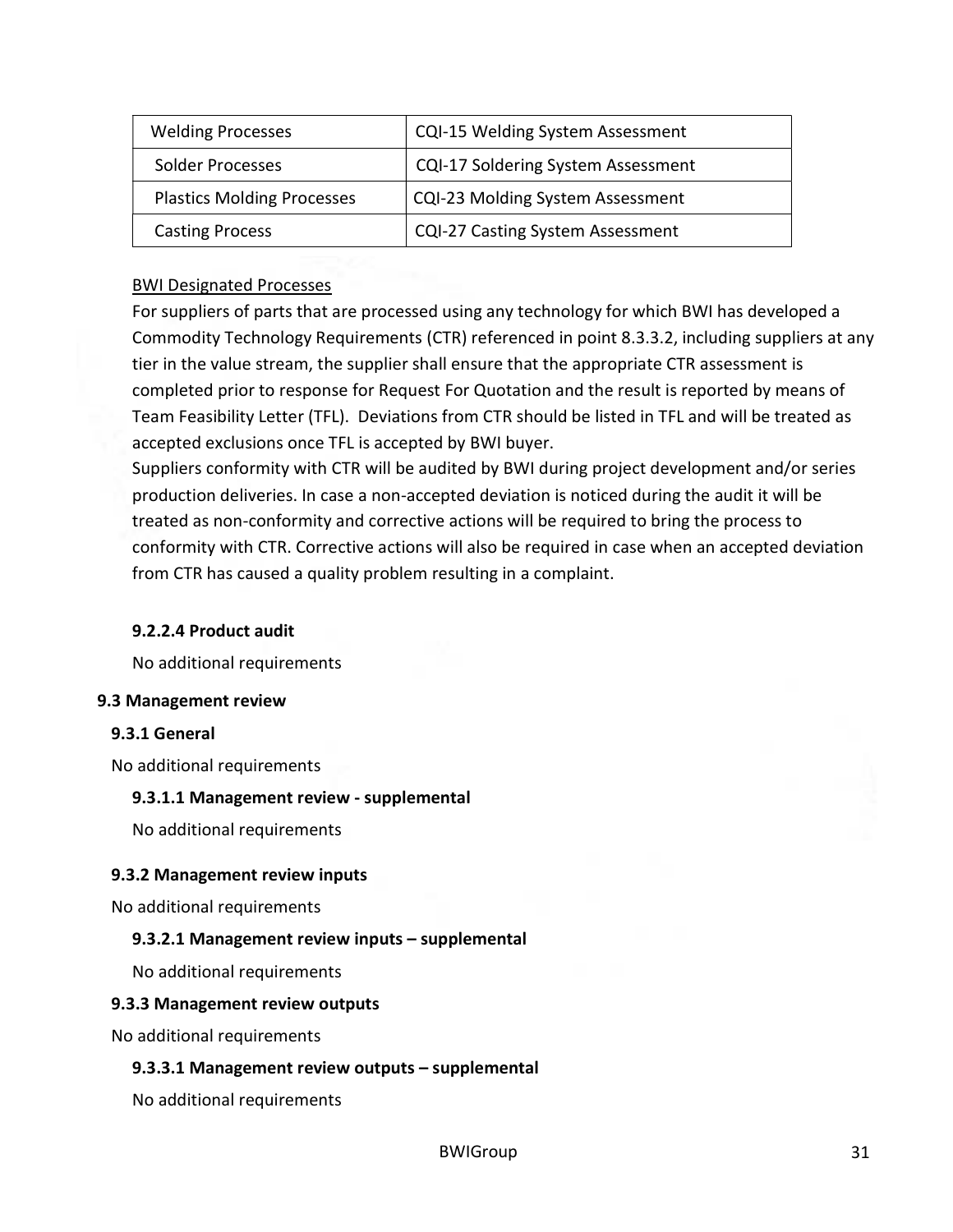#### 10 Improvement

#### 10.1 General

#### 10.2 Nonconformity and corrective action

#### Problem Case (PPR) Response:

Suppliers shall respond to all problem cases issued by BWI.

Suppliers shall complete a BWI 8D problem solving form (or other structured problem solving process as agreed to by BWI) as a means of ascertaining and communicating root cause analysis and verification activities.

Below are the response time rules after receiving a PPR (Product Problem Report) with the associated step in the 8D methodology:

#### Required Response Timing:

Suppliers are required to provide:

- 24 hours D3 Interim Containment Action An initial response within 24 hours of receiving this document. Initial response must include plan to contain and provide certified material to BWI plant.
- 14 calendar days D5 with root cause analysis and a plan to implement corrective and preventative actions with supporting data.

30 calendar days - D8 report closure with evidence of implementation and validation of the Permanent Corrective Actions.

Cost recovery may be communicated through a cost recovery notice from BWI. Suppliers are required to respond to cost recovery notices within 15 days.

#### 10.2.1 and 10.2.2

No additional requirements

#### 10.2.3 Problem solving

No additional requirements

#### 10.2.4 Error-proofing

Error proofing devices shall be tested to failure or simulated failure at the beginning of each shift at a minimum when feasible, otherwise according to the control plan.

The supplier shall keep a list of all error proofing devices and identify which can be bypassed and which cannot (also see clause 8.5.6.1.1). The bypass determination shall consider safety, severity and overall RPN rating.

#### 10.2.5 Warranty management systems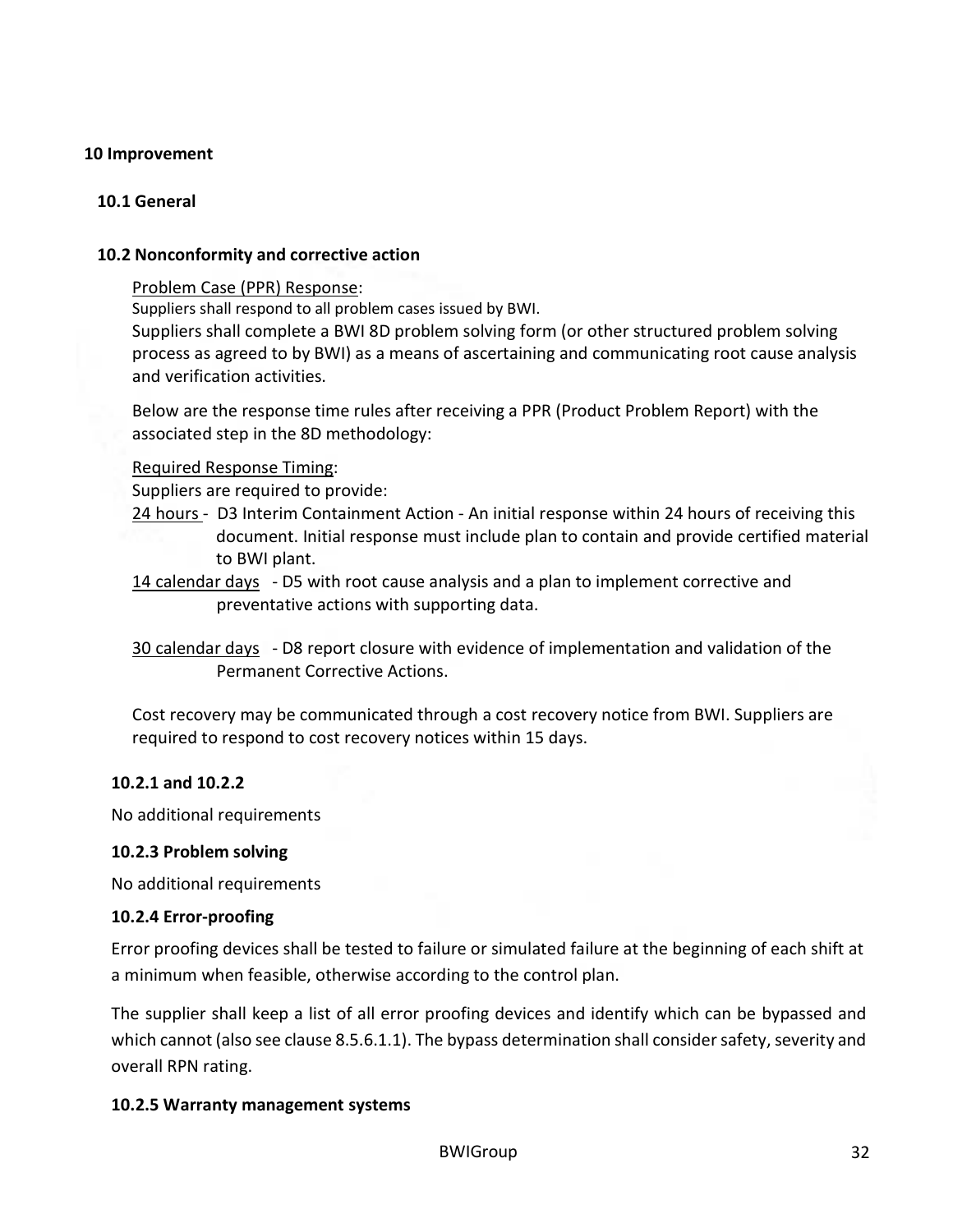No additional requirements

#### 10.2.6 Customer complaints and field failure test analysis

No additional requirements

#### 10.3 Continual improvement

#### 10.3.1 Continual improvement - supplemental

No additional requirements